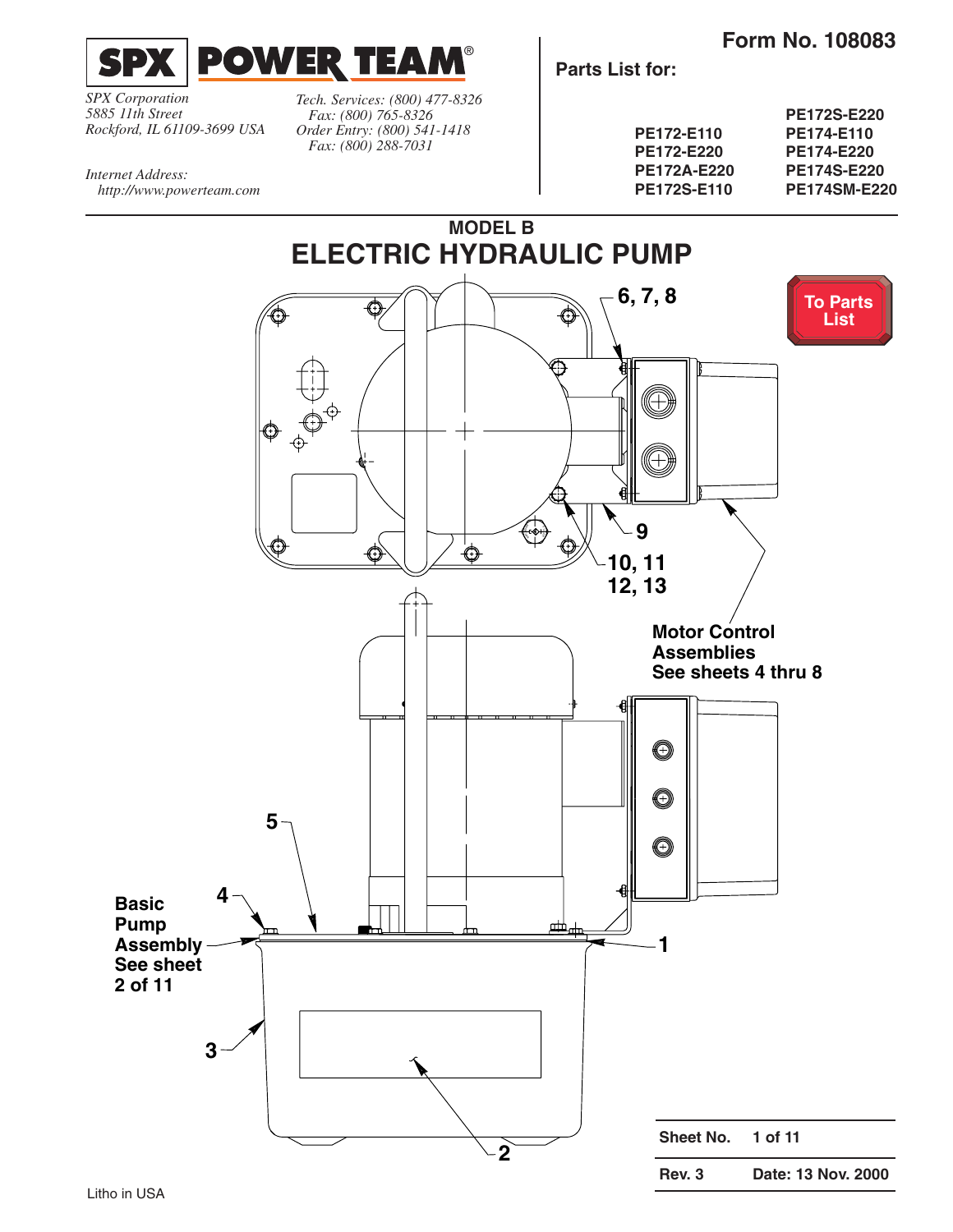| <b>Item</b>             | <b>Part</b> | No.            |                                                                                                                                     |  |  |
|-------------------------|-------------|----------------|-------------------------------------------------------------------------------------------------------------------------------------|--|--|
| No.                     | No.         | Req'd          | <b>Description</b>                                                                                                                  |  |  |
| 1                       | *40164      | 1              | Gasket                                                                                                                              |  |  |
| $\overline{\mathbf{c}}$ | 309219      | 2              | Decal                                                                                                                               |  |  |
| $\overline{3}$          | 61165       | 1              | Reservoir (Plastic; For PE172-E220, PE172-E110,<br>PE172A-E220, PE174-E220, PE174-E110, PE172S-E220,<br>PE172S-E110, & PE172S-E220) |  |  |
|                         | 40063OR9    | 1              | Reservoir (Metal; For PE174SM-E220)                                                                                                 |  |  |
| 4                       | 209799      | 10             | Cap Screw (For plastic reservoir; 1/4-10 X 7/8 Lg.<br>Self-tapping; Torque to 50/60 in. lbs.)                                       |  |  |
|                         | 10177       | 10             | Cap Screw (For metal reservoir; 1/4-20 UNC X 3/4 Lg.)                                                                               |  |  |
| 5                       | 421547      | 1              | Valve, Solenoid (3-Way, 110V.; For PE172S-E110;<br>See sheet 10 of 11)                                                              |  |  |
|                         | 421451      | 1              | Valve, Solenoid (3-Way, 220V.; For PE172S-E220;<br>See sheet 10 of 11)                                                              |  |  |
|                         | 9552        | 1              | Valve, Solenoid (4-Way, 230V.; For PE174S-E220 &<br>PE174SM-E220; See sheet 9 of 11)                                                |  |  |
|                         | 9517        | 1              | Valve (2-Way; For PE172-E220 & PE172-E110;<br>See back sheet 9 of 11)                                                               |  |  |
|                         | 9500        | 1              | Valve, Manual (4-Way, Tandem Ctr.; For PE174-E220 &<br>PE174-E110; See back sheet 11 of 11)                                         |  |  |
|                         | 45554       | 1              | Body, Manifold (For PE172A-E220; See sheet 11 of 11)                                                                                |  |  |
| 6                       | 253508      | 4              | Soc. Hd. Screw (8-32 x 7/8)                                                                                                         |  |  |
| $\overline{7}$          | 10241       | 4              | Lockwasher $(.33 \times .20)$                                                                                                       |  |  |
| 8                       | 10196       | 4              | Hex Nut (8-32)                                                                                                                      |  |  |
| 9                       | 59396BK2    | 1              | <b>To</b><br><b>Mounting Bracket</b>                                                                                                |  |  |
| 10                      | 10009       | $\overline{2}$ | Cap Screw (1/4-20 x 3/4)<br><b>Drawing</b>                                                                                          |  |  |
| 11                      | 11351       | $\overline{2}$ | Ext. Tooth Washer (.50 x .26)                                                                                                       |  |  |
| 12                      | 10245       | $\overline{2}$ | Lockwasher $(.49 \times .26)$                                                                                                       |  |  |
| 13                      | 10199       | $\overline{2}$ | Hex Nut (1/4-20)                                                                                                                    |  |  |

## <span id="page-1-0"></span>**Parts List, Form No. 108083, Back sheet 1 of 11**

Part numbers marked with an asterisk (\*) are contained in Repair Kit No. 300430.

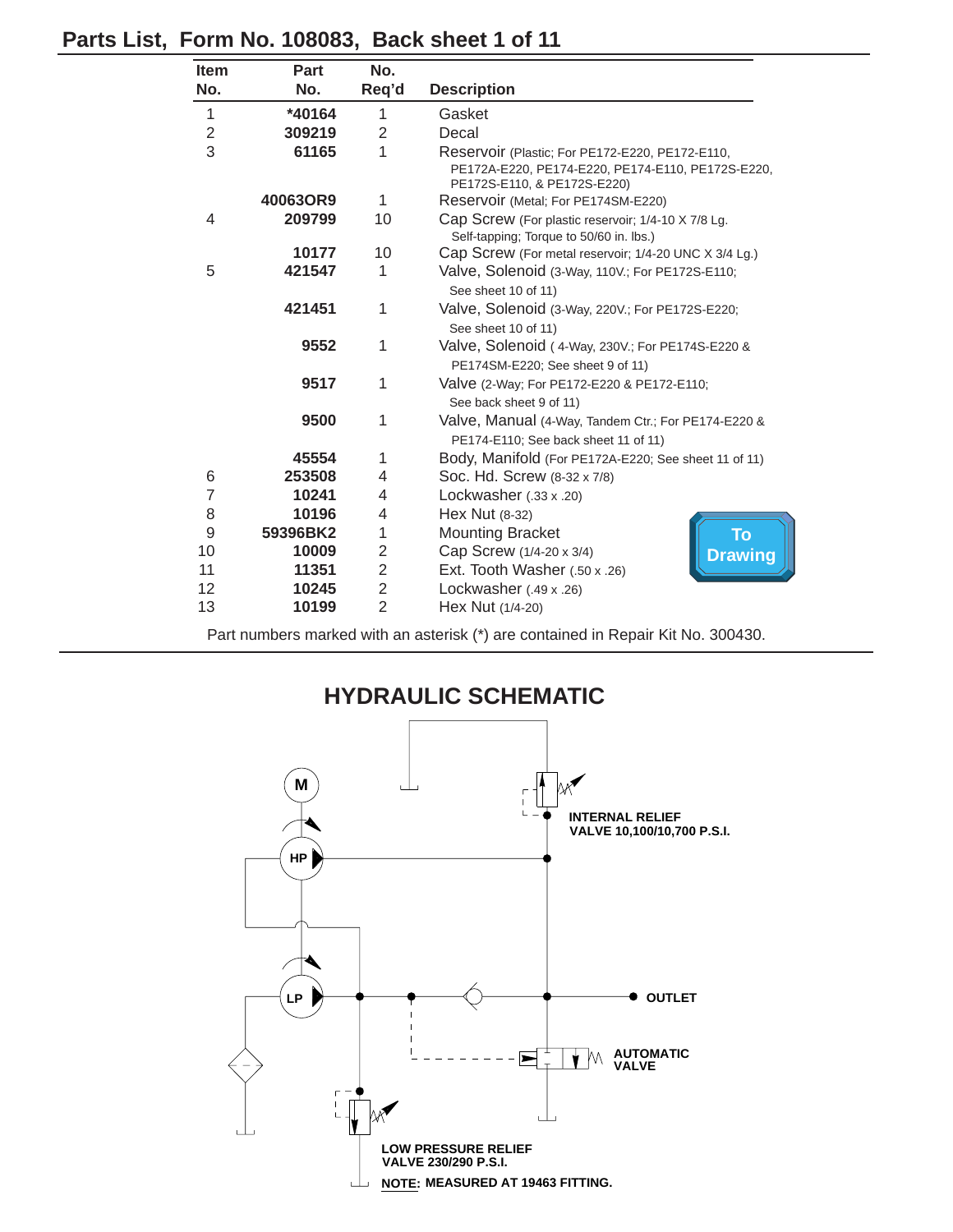<span id="page-2-0"></span>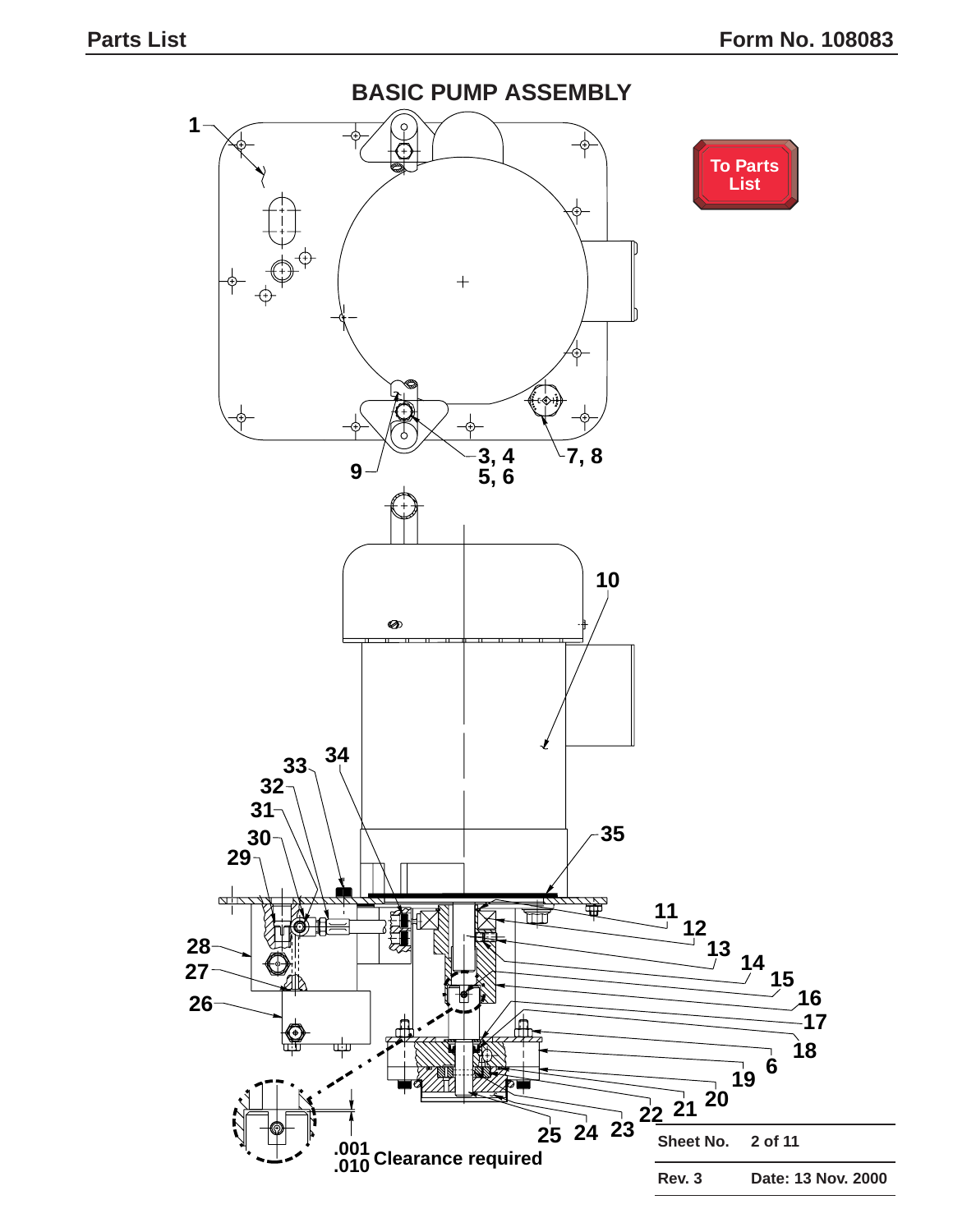<span id="page-3-0"></span>

| <b>Item</b>    | Part     | No.            |                                                               |                |
|----------------|----------|----------------|---------------------------------------------------------------|----------------|
| No.            | No.      | Req'd          | <b>Description</b>                                            |                |
| 1              | 64966BK2 | 1              | <b>Cover Plate</b>                                            |                |
| 3              | 10009    | $\overline{2}$ | Cap Screw (1/4-20 UNC X 3/4 Lg.; Torque to 60/80 in. lbs.)    |                |
| 4              | 11351    | $\overline{2}$ | Washer (1/4 External Tooth)                                   |                |
| 5              | 10245    | $\overline{2}$ | Washer (For 1/4 bolt)                                         |                |
| 6              | 10199    | $\overline{2}$ | Hex Nut (1/4-20 UNC)                                          |                |
| $\overline{7}$ | 20937    | 1              | Vent Cap                                                      |                |
| 8              | 200415   | 1              | <b>Rubber Gasket</b>                                          |                |
| 9              | 47492    | 1              | <b>Tube Handle</b>                                            |                |
| 10             | 58687    | 1              | Motor $(1/2$ HP)                                              |                |
|                | 59211    | 1              | Motor (110/220V 50 HZ)                                        |                |
| 11             | 209798   | $\mathbf{1}$   | <b>Retaining Ring</b>                                         |                |
| 12             | 209805   | 1              | <b>Ball Bearing</b>                                           |                |
| 13             | 10519    | 1              | Set Screw (1/4-20 UNC X 3/8 Lg.; Torque to 60/80 in. lbs.)    |                |
| 14             | 10136    | 1              | Set Screw (1/4-20 UNC x 1/4 Lg.; Torque to 60/80 in. lbs.)    |                |
| 15             | 10973    | 1              | Slotted Spring Pin (Note: Locate slot as shown.)              |                |
| 16             | 45596    | $\mathbf{1}$   | Eccentric                                                     |                |
| 17             | 12595    | 1              | Washer (1-1/8 X 1/2 X .077 Thk.)                              |                |
| 18             | *304830  | 1              | Oil Seal                                                      |                |
| 19             | 61170    | $\mathbf{1}$   | Housing                                                       |                |
| 20             | 61169    | $\mathbf{1}$   | <b>Gerotor Housing</b>                                        |                |
| 21             | *10922   | $\mathbf{1}$   | O-ring (2-1/8 X 1-15/16 X 3/32)                               |                |
| 22             | 304826   | $\mathbf{1}$   | Gerotor                                                       |                |
| 23             | 209794   | 1              | <b>Gerotor Drive Pin</b>                                      |                |
| 24             | 21846    | 1              | <b>Filter Support</b>                                         |                |
| 25             | 304835   | $\mathbf{1}$   | <b>Drive Shaft</b>                                            |                |
| 26             | 52167    | 1              | <b>Block</b>                                                  |                |
| 27             | *10266   | $\mathbf{1}$   | O-ring $(3/8 \times 1/4 \times 1/16)$                         |                |
| 28             | 61167    | 1              | Body                                                          |                |
| 29             | 209795   | $\mathbf{1}$   | <b>Outlet Ball Stop</b>                                       | <b>To</b>      |
| 30             | 19463    | $\mathbf{1}$   | <b>Street Tee</b>                                             | <b>Drawing</b> |
| 31             | 10427    | $\mathbf{1}$   | Pressure Plug (1/8 NPTF)                                      |                |
| 32             | 304819   | 1              | <b>Hose Assembly</b>                                          |                |
| 33             | 10030    | $\overline{2}$ | Cap Screw (5/16-18 UNC X 3/4 Lg.; Torque to 220/240 in. lbs.) |                |
| 34             | 10022    | $\overline{4}$ | Screw (1/4-20 UNC X 1-1/2 Lg.; Torque to 180/200 in. lbs.)    |                |
| 35             | 351060   | 1              | Motor Base Gasket                                             |                |

Part numbers marked with an asterisk (\*) are contained in Repair Kit No. 300430.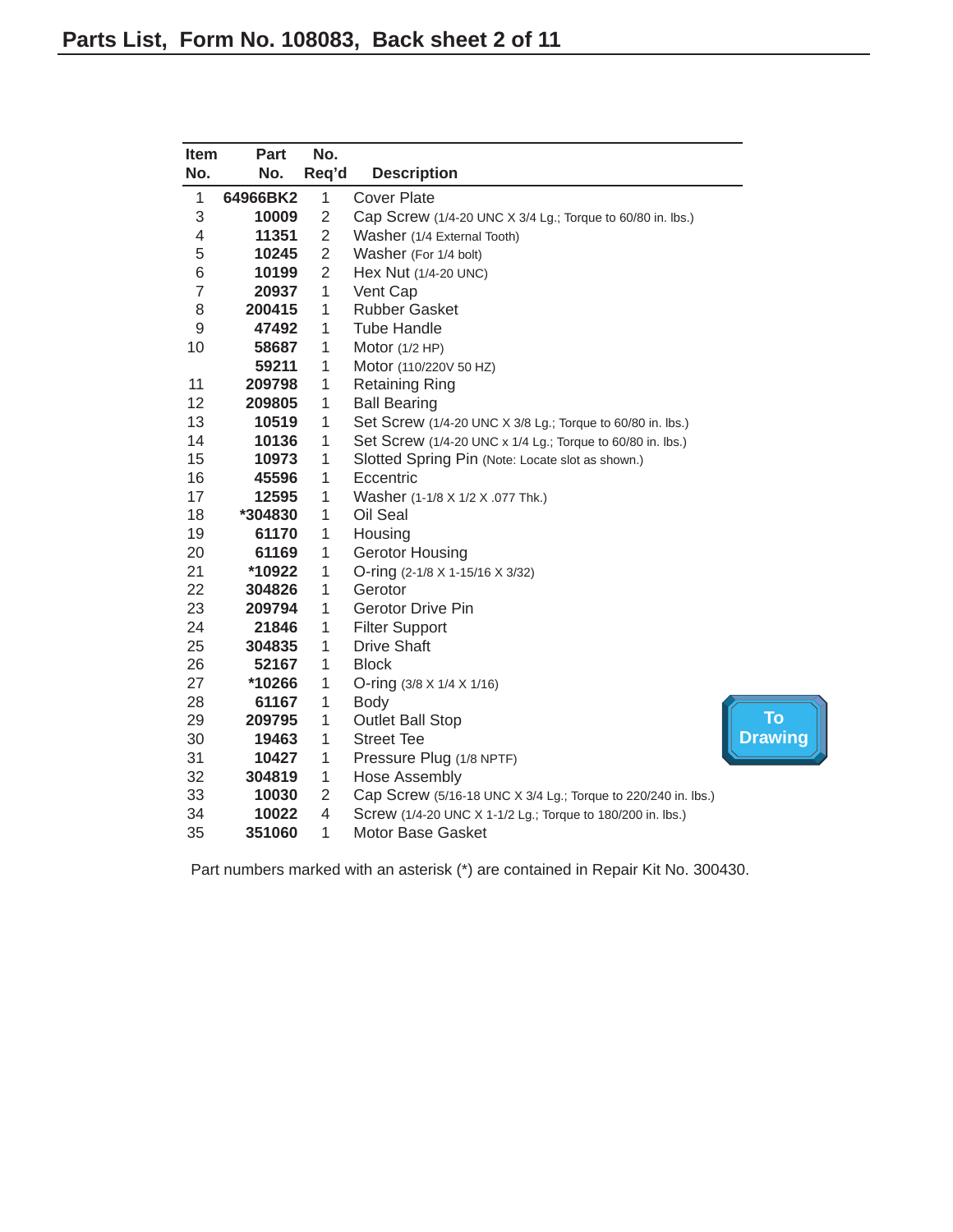<span id="page-4-0"></span>



| Sheet No. 3 of 11 |  |
|-------------------|--|
|                   |  |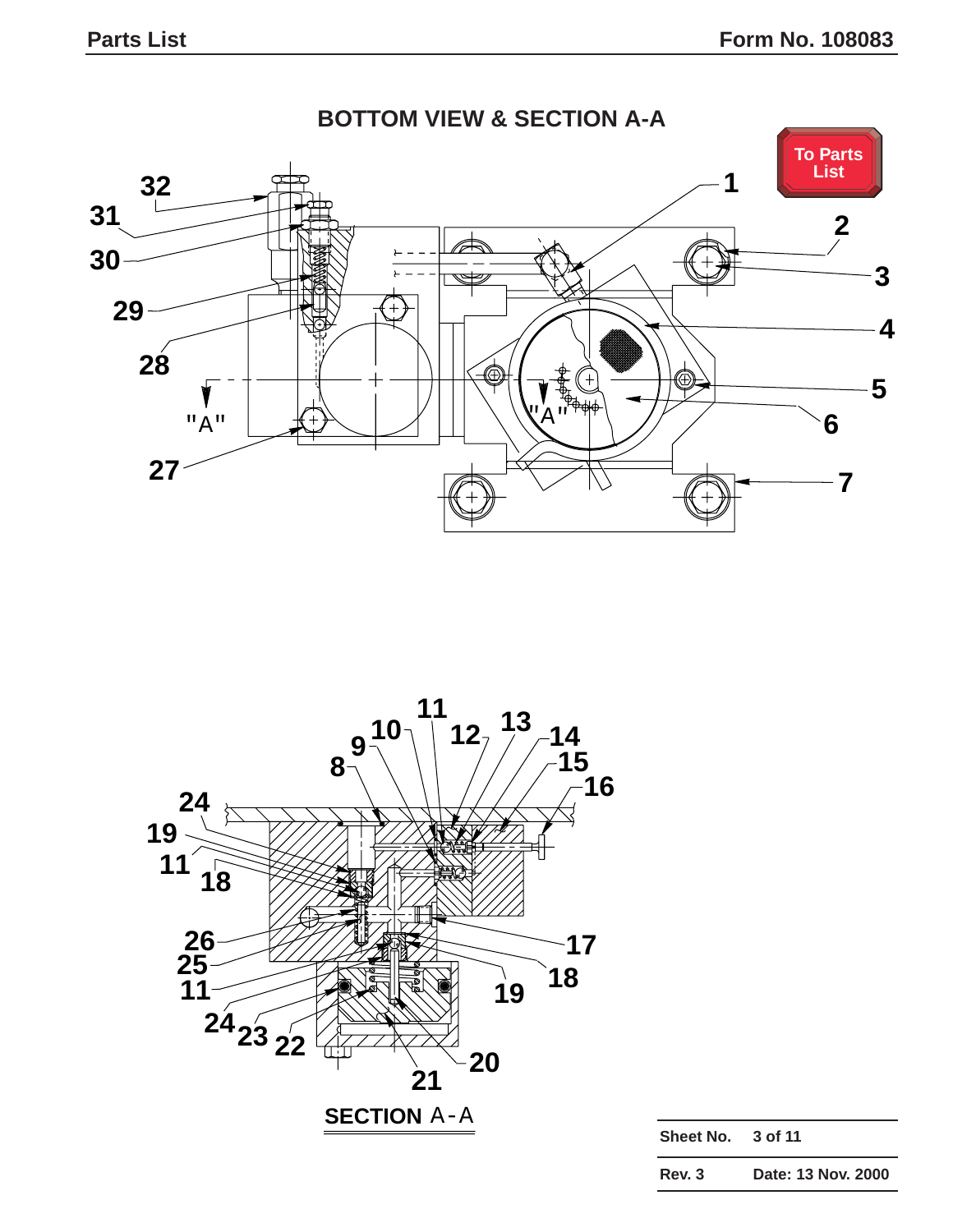<span id="page-5-0"></span>

| <b>Item</b>    | Part     | No.            |                                                                |
|----------------|----------|----------------|----------------------------------------------------------------|
| No.            | No.      | Req'd          | <b>Description</b>                                             |
| $\mathbf{1}$   | 14440    | $\mathbf{1}$   | 90° Elbow Fitting                                              |
| $\overline{2}$ | 10258    | $\overline{4}$ | Washer (For 3/8 bolt)                                          |
| 3              | 213663   | 4              | Cap Screw (3/8-16 UNC X 1" Lg.; Torque to 230/250 in. lbs.)    |
| $\overline{4}$ | 11461    | $\mathbf{1}$   | Hose Clamp                                                     |
| 5              | 10854    | $\overline{2}$ | Cap Screw (1/4-20UNC X 1-3/4 Lg.; Torque to 60/80 in. lbs.)    |
| 6              | 21608    | 1              | Filter                                                         |
| $\overline{7}$ | 52174    | 1              | <b>Pump Mounting Bracket</b>                                   |
| 8              | *10273   | $\mathbf 1$    | O-ring $(13/16 \times 5/8 \times 3/32)$                        |
| $\mathsf g$    | *14763   | $\mathbf{1}$   | O-ring $(7/16 \times 5/16 \times 1/16)$                        |
| 10             | *10265   | $\mathbf{1}$   | O-ring $(5/16 \times 3/16 \times 1/16)$                        |
| 11             | *12223   | 4              | Ball (3/16 Dia.)                                               |
| 12             | 45559    | 1              | <b>Block</b>                                                   |
| 13             | *10445   | $\overline{2}$ | Compression Spring (5/32 O.D. X 3/4 Lg.)                       |
| 14             | 24549    | $\overline{2}$ | <b>Ball Guide</b>                                              |
| 15             | 45560    | $\mathbf{1}$   | <b>Block</b>                                                   |
| 16             | 304820   | $\mathbf{1}$   | Piston                                                         |
| 17             | 15130    | $\mathbf{1}$   | Plug (1/16 NPTF)                                               |
| 18             | *10442   | $\overline{2}$ | Washer (3/8 X 1/4 X 1/32)                                      |
| 19             | *209787  | $\overline{2}$ | Replaceable Seat                                               |
| 20             | 211843   | $\mathbf{1}$   | Dowel Pin (Note: Install with radius end out.)                 |
| 21             | 46063    | 1              | Piston                                                         |
| 22             | *16346   | $\mathbf{1}$   | Compression Spring (1" O.D. X 7/8 Lg.)                         |
| 23             | *10283   | $\mathbf{1}$   | O-ring (2" X 1-5/8 X 3/16)                                     |
| 24             | 209797   | $\overline{2}$ | Hollow Lock Screw (7/16-20 UNF-3A; Torque to 180/200 in. lbs.) |
| 25             | 12149    | $\mathbf{1}$   | Pin                                                            |
| 26             | *16057   | 1              | Compression Spring (3/16 O.D. X 1" Lg.)                        |
| 27             | 13037    | $\overline{2}$ | Cap Screw (1/4-20 UNC X 2" Lg.; Torque to 40/50 in. lbs.)      |
| 28             | 15156    | $\mathbf{1}$   | Pin (Note: Install tapered end toward spring.)                 |
| 29             | $*11221$ | $\mathbf{1}$   | Compression Spring (1/4 O.D. X 1" Lg.)                         |
| 30             | 10386    | $\mathbf{1}$   | Nut (3/8-24 UNF)                                               |
| 31             | *29786   | $\mathbf{1}$   | Valve Adjusting Screw                                          |
| 32             | 21278    | $\mathbf{1}$   | Relief Valve Assembly (Set at 10,100/10,700 PSI)               |

Part numbers marked with an asterisk (\*) are contained in Repair Kit No. 300430.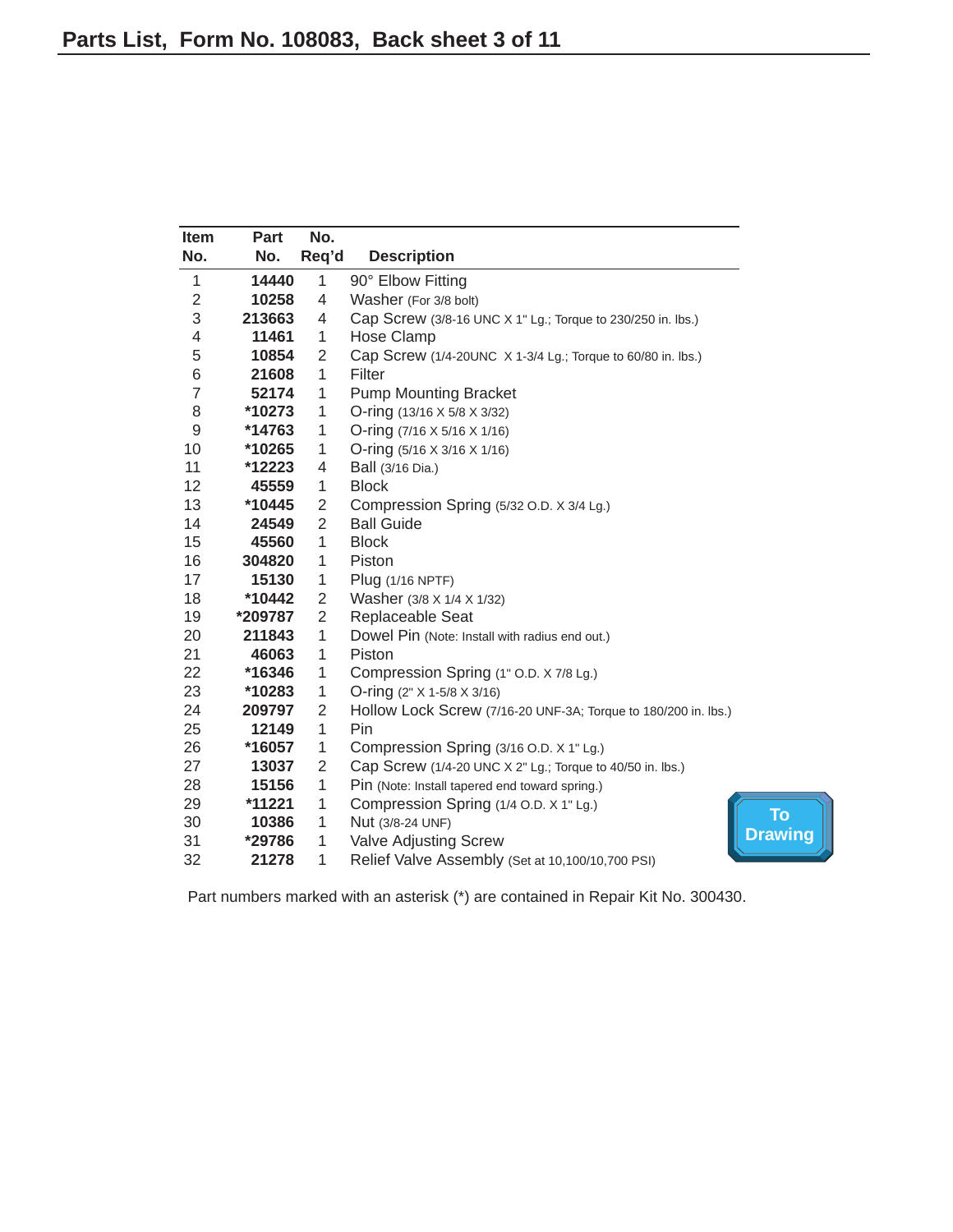<span id="page-6-0"></span>

| Sheet No. | 4 of 11 |  |
|-----------|---------|--|
|           |         |  |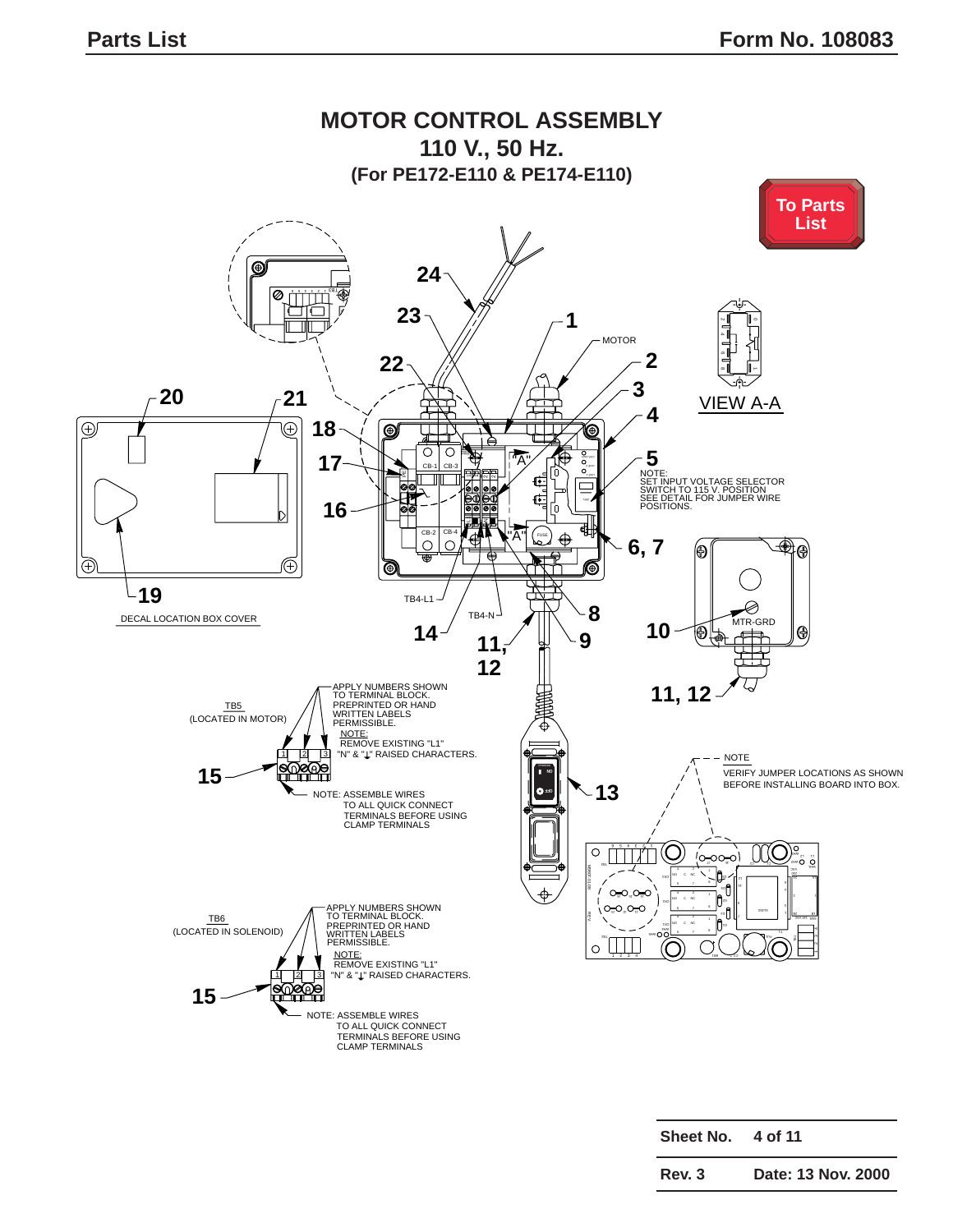<span id="page-7-0"></span>

| <b>Item</b>    | Part      | No.            |                               |                |
|----------------|-----------|----------------|-------------------------------|----------------|
| No.            | No.       | Req'd          | <b>Description</b>            |                |
| 1              | 351588    | 1              | <b>Mounting Plate</b>         |                |
| 2              | 251845    | 2              | Jumper (2 pole)               |                |
| 3              | 360001    | 1              | Relay (120 V.)                |                |
| 4              | 59036     | 1              | <b>Control Box</b>            |                |
| 5              | 421898    | 1              | <b>Circuit Board</b>          |                |
| 6              | 10447     | $\overline{2}$ | Rnd. Hd. Screw (8-32 x 5/16)  |                |
| $\overline{7}$ | 10196     | $\overline{2}$ | Hex Nut (8-32)                |                |
| 8              | 421608WH2 | 1              | <b>Mounting Bracket</b>       |                |
| 9              | 251840    | 4              | Terminal Block (Single Level) |                |
| 10             | 10443     | $\overline{2}$ | <b>Ring Tongue Terminal</b>   |                |
| 11             | 216666    | 4              | <b>Bushing</b>                |                |
| 12             | 216680    | 4              | Conduit Locknut               |                |
| 13             | 251881    | 1              | <b>Hand Switch Assembly</b>   |                |
|                |           |                | (See back sheet 5 of 11)      |                |
| 14             | 251842    | 1              | <b>End Barrier</b>            |                |
| 15             | 251550    | 1              | <b>Terminal Block</b>         |                |
| 16             | 360002-13 | 1              | Circuit Breaker (13 AMP)      |                |
| 17             | 251852    | 7              | <b>Markers</b>                |                |
| 18             | 251841    | 2              | <b>Terminal Block</b>         |                |
| 19             | 251898    | 1              | CE Elect. Warning Decal       |                |
| 20             | 350988    | 1              | <b>CE Decal</b>               |                |
| 21             | 251762    | 1              | <b>Warning Decal</b>          |                |
| 22             | 12409     | 4              | Machine Screw (8-32 x 5/8)    | <b>To</b>      |
| 23             | 252253    | 4              | Pan Hd. Screw (8-32 x 3/8)    | <b>Drawing</b> |
| 24             | 251879    | 10'            | Cable (1.5MM/3 HAR)           |                |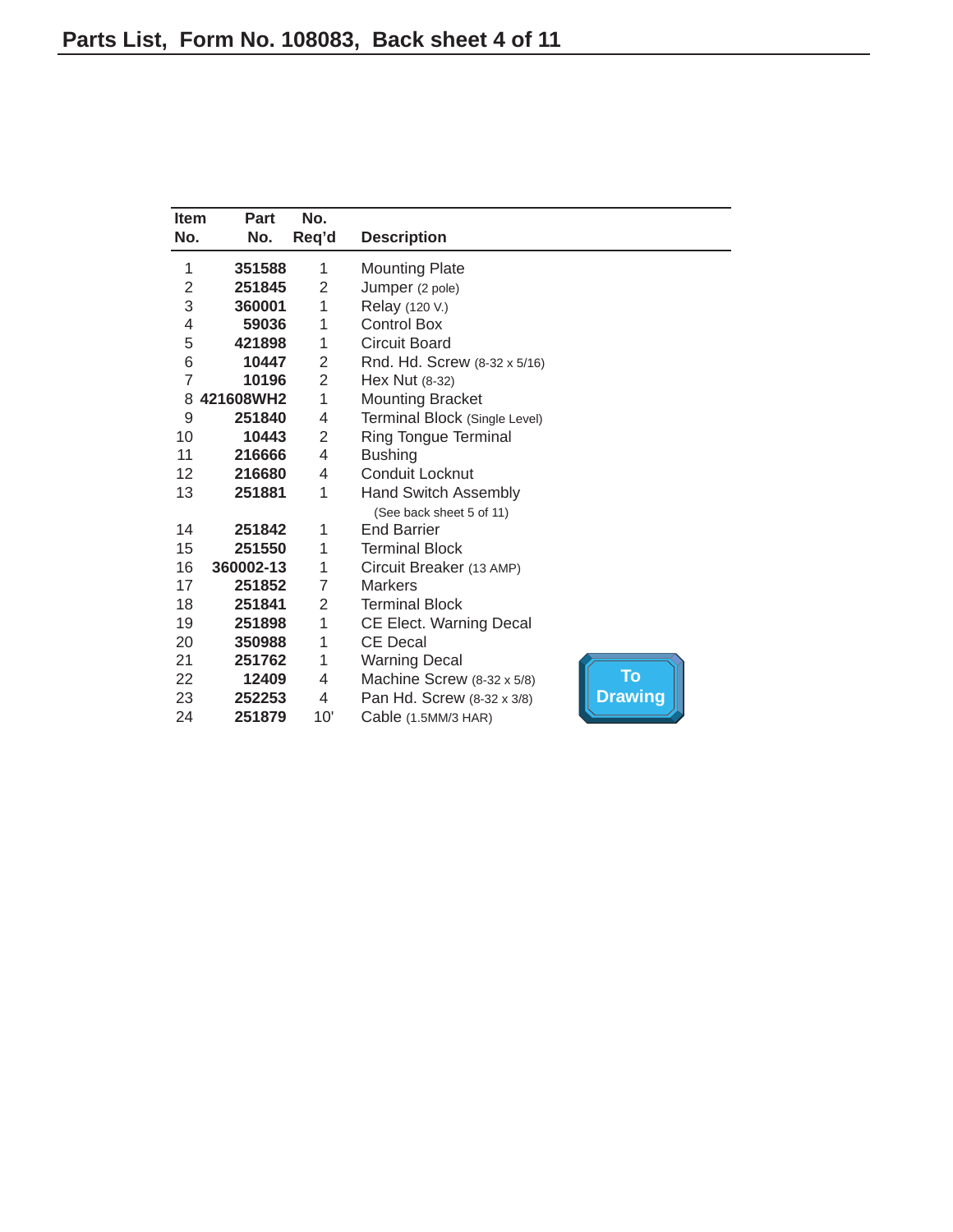<span id="page-8-0"></span>

| Sheet No. | 5 of 11            |
|-----------|--------------------|
| Rev. 3    | Date: 13 Nov. 2000 |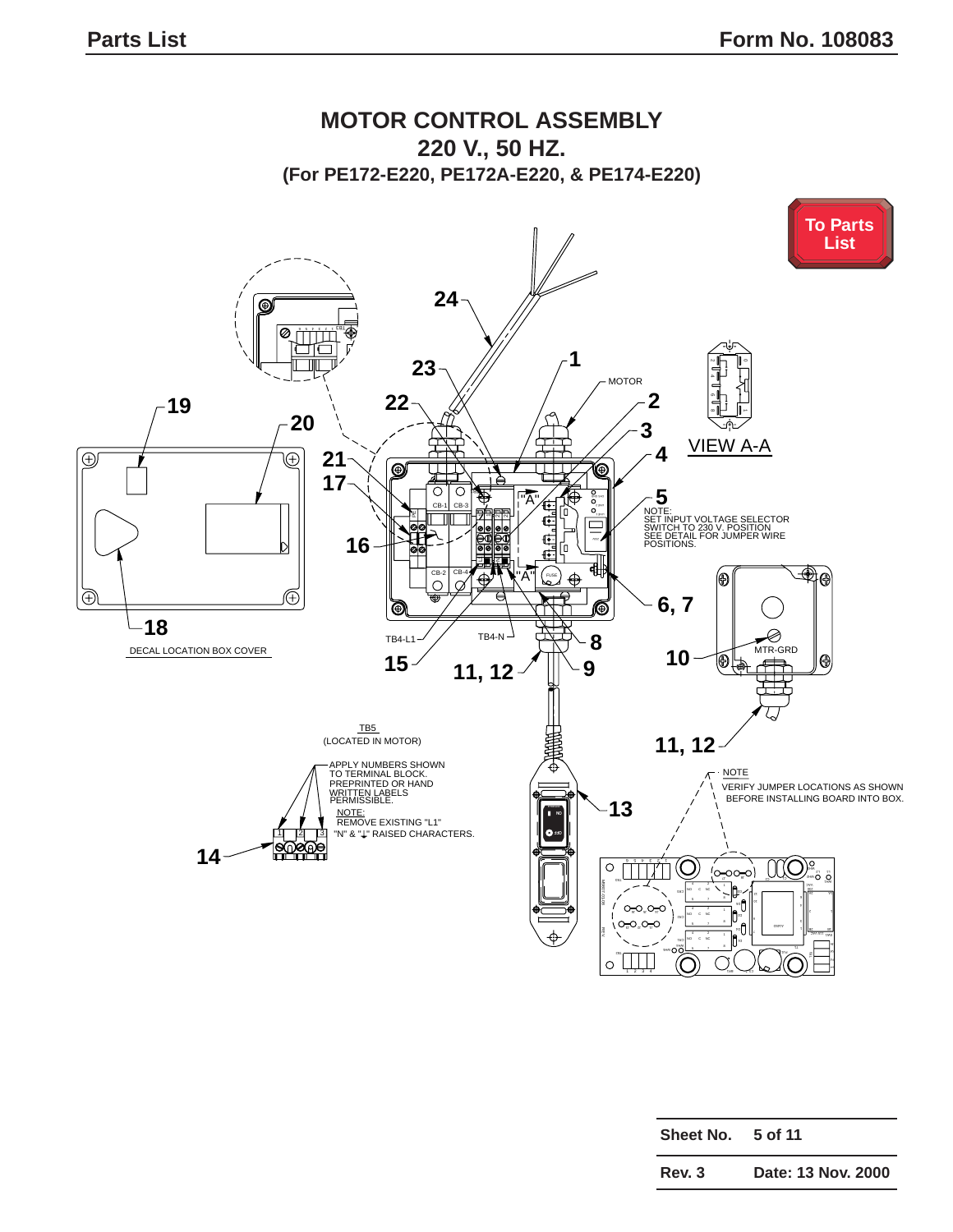# <span id="page-9-0"></span>**Parts List, Form No. 108083, Back sheet 5 of 11**

| <b>Item</b><br>No. | <b>Part</b><br>No. | No.<br>Reg'd   | <b>Description</b>                         | <b>Item</b><br>No. | Part<br>No. | No.<br>Reg'd | <b>Description</b>         |
|--------------------|--------------------|----------------|--------------------------------------------|--------------------|-------------|--------------|----------------------------|
|                    | 351588             | 1              | <b>Mounting Plate</b>                      | 14                 | 251550      | 1            | <b>Terminal Block</b>      |
| 2                  | 251845             | 2              | Jumper (2 pole)                            | 15                 | 251842      | 1            | End Barrier                |
| 3                  | 421663             | 1              | Relay (240 V.)                             | 16                 | 360002-6    | 1            | Circuit Breaker (6 AMP)    |
| 4                  | 59036              | $\mathbf{1}$   | <b>Control Box</b>                         | 17                 | 251841      | 2            | <b>Terminal Block</b>      |
| 5                  | 421898             | 1              | Circuit Board                              | 18                 | 251898      | 1            | CE Elect. Warning Decal    |
| 6                  | 10447              | 2              | Rnd. Hd. Screw (8-32 x 5/16)               | 19                 | 350988      | 1            | <b>CE Decal</b>            |
|                    | 10196              | $\overline{2}$ | Hex Nut (8-32)                             | 20                 | 251762      | 1            | <b>Warning Decal</b>       |
|                    | 8 421608WH2        |                | <b>Mounting Bracket</b>                    | 21                 | 251852      | 7            | <b>Markers</b>             |
| 9                  | 251840             | 4              | Terminal Block (Single Level)              | 22                 | 12409       | 4            | Machine Screw (8-32 x 5/8) |
| 10                 | 10443              | 2              | <b>Ring Tongue Terminal</b>                | 23                 | 252253      | 4            | Pan Hd. Screw (8-32 x 3/8) |
| 11                 | 216666             | 4              | <b>Bushing</b>                             | 24                 | 251879      | 10'          | Cable (1.5MM/3 HAR)        |
| 12                 | 216680             | 4              | Conduit Locknut                            |                    |             |              |                            |
| 13                 | 251881             | $\mathbf{1}$   | <b>Hand Switch Assembly</b><br>(See below) |                    |             |              | To<br><b>Drawing</b>       |



| <b>Item</b> | Part     | No.      |                                |  |
|-------------|----------|----------|--------------------------------|--|
| No.         | No.      | Req'd    | <b>Description</b>             |  |
| 1           | 251879   | $10$ ft. | Electrical Cable (14/3)        |  |
| 2           | 420050-3 | 1        | <b>Switch Mounting Plate</b>   |  |
| 3           | 251818   | 1        | <b>Strain Relief Connector</b> |  |
| 4           | 251802   | 1        | Locknut $(3/4-16$ UNF)         |  |
| 5           | 420050-4 | 1        | Switch Housing                 |  |
| 6           | 10525    | 2        | <b>Ring Terminal</b>           |  |
| 7           | 16772    | 1        | Rocker Switch                  |  |
| 8           | 420050-2 | 1        | Gasket                         |  |
| 9           | 420050-1 | 1        | Cover                          |  |
| 10          | 250248   | 6        | Screw (4-24 x 3/4 Lg.)         |  |
| 11          | 202763   | 1        | Decal                          |  |
| 12          | 253607   | 1        | <b>Rubber Seal</b>             |  |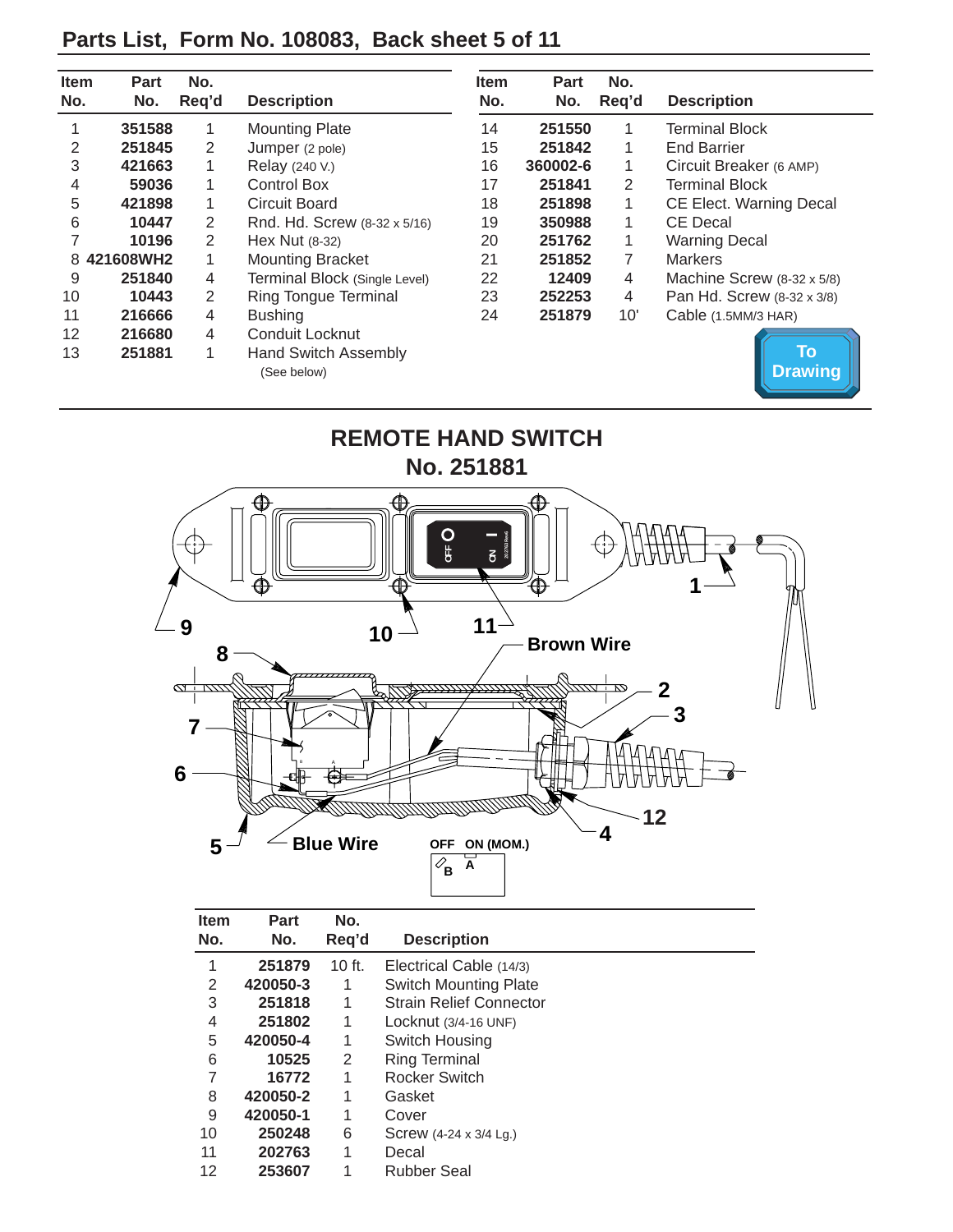<span id="page-10-0"></span>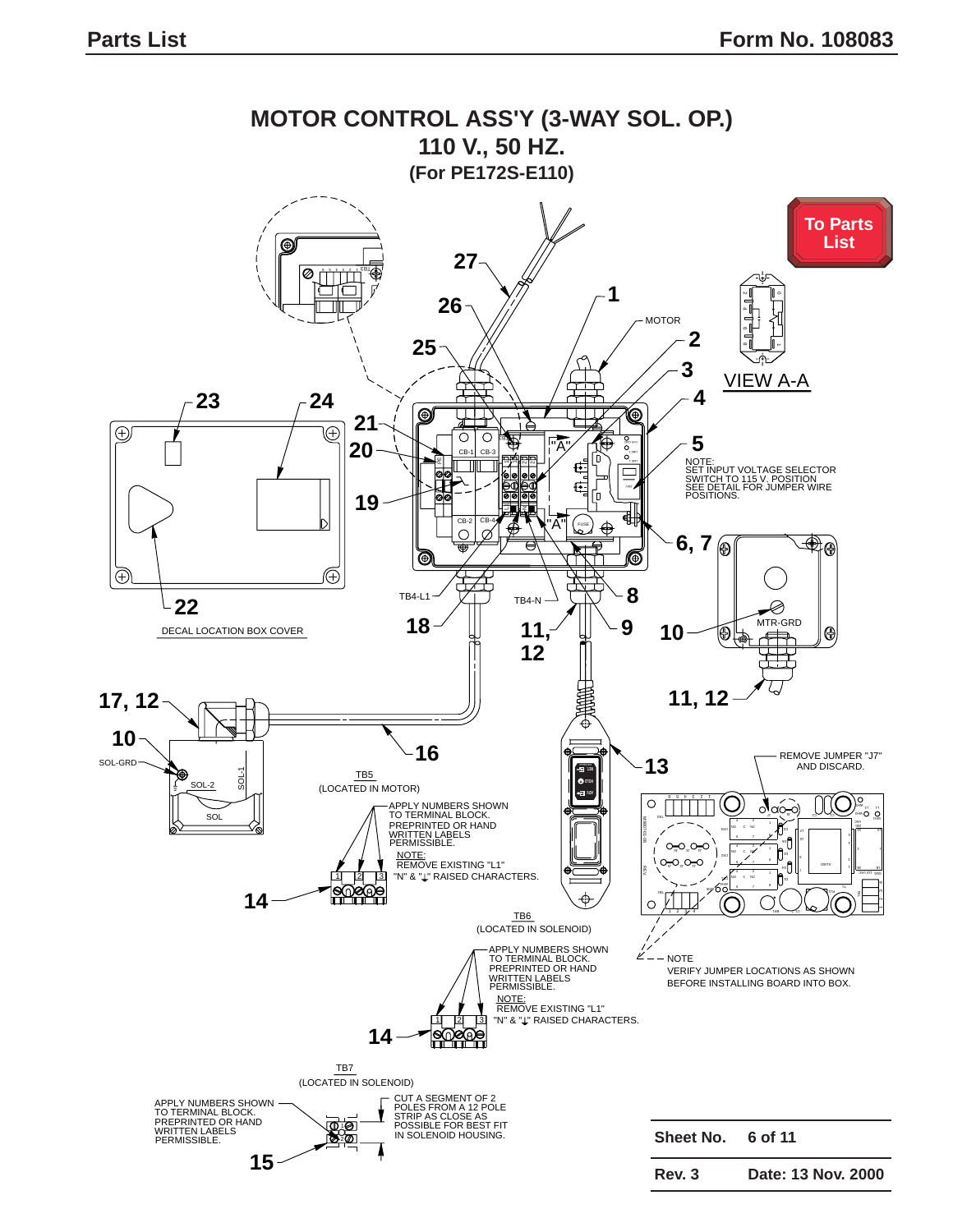<span id="page-11-0"></span>

| <b>Item</b>    | Part      | No.            |                               |                |
|----------------|-----------|----------------|-------------------------------|----------------|
| No.            | No.       | Req'd          | <b>Description</b>            |                |
| $\mathbf{1}$   | 351588    | 1              | <b>Mounting Plate</b>         |                |
| $\overline{2}$ | 251845    | 2              | Jumper (2 pole)               |                |
| 3              | 360001    | 1              | Relay (120 V.)                |                |
| 4              | 59036     | 1              | <b>Control Box</b>            |                |
| 5              | 421898    | 1              | <b>Circuit Board</b>          |                |
| 6              | 10447     | $\overline{2}$ | Rnd. Hd. Screw (8-32 x 5/16)  |                |
| $\overline{7}$ | 10196     | $\overline{2}$ | Hex Nut (8-32)                |                |
| 8              | 421608WH2 | 1              | <b>Mounting Bracket</b>       |                |
| 9              | 251840    | 4              | Terminal Block (Single Level) |                |
| 10             | 10443     | $\overline{2}$ | Ring Tongue Terminal          |                |
| 11             | 216666    | 5              | <b>Bushing</b>                |                |
| 12             | 216680    | 6              | Conduit Locknut               |                |
| 13             | 252508    | 1              | <b>Hand Switch Assembly</b>   |                |
|                |           |                | (See back sheet 7 of 11)      |                |
| 14             | 251550    | $\overline{2}$ | <b>Terminal Block</b>         |                |
| 15             | 351130    | 1              | <b>Terminal Block</b>         |                |
| 16             | 251879    | 4.75'          | Cable (1.5MM/3 HAR)           |                |
| 17             | 216667    | 1              | <b>Strain Relief Bushing</b>  |                |
| 18             | 251842    | 1              | <b>End Barrier</b>            |                |
| 19             | 360002-13 | 1              | Circuit Breaker (13 AMP)      |                |
| 20             | 251852    | 7              | <b>Markers</b>                |                |
| 21             | 251841    | $\overline{2}$ | <b>Terminal Block</b>         |                |
| 22             | 251898    | 1              | CE Elect. Warning Decal       |                |
| 23             | 350988    | 1              | <b>CE Decal</b>               |                |
| 24             | 251762    | 1              | <b>Warning Decal</b>          |                |
| 25             | 12409     | 4              | Machine Screw (8-32 x 5/8)    |                |
| 26             | 252253    | 4              | Pan Hd. Screw (8-32 x 3/8)    | To             |
| 27             | 251839    | 1              | <b>Cord Set</b>               | <b>Drawing</b> |
|                |           |                |                               |                |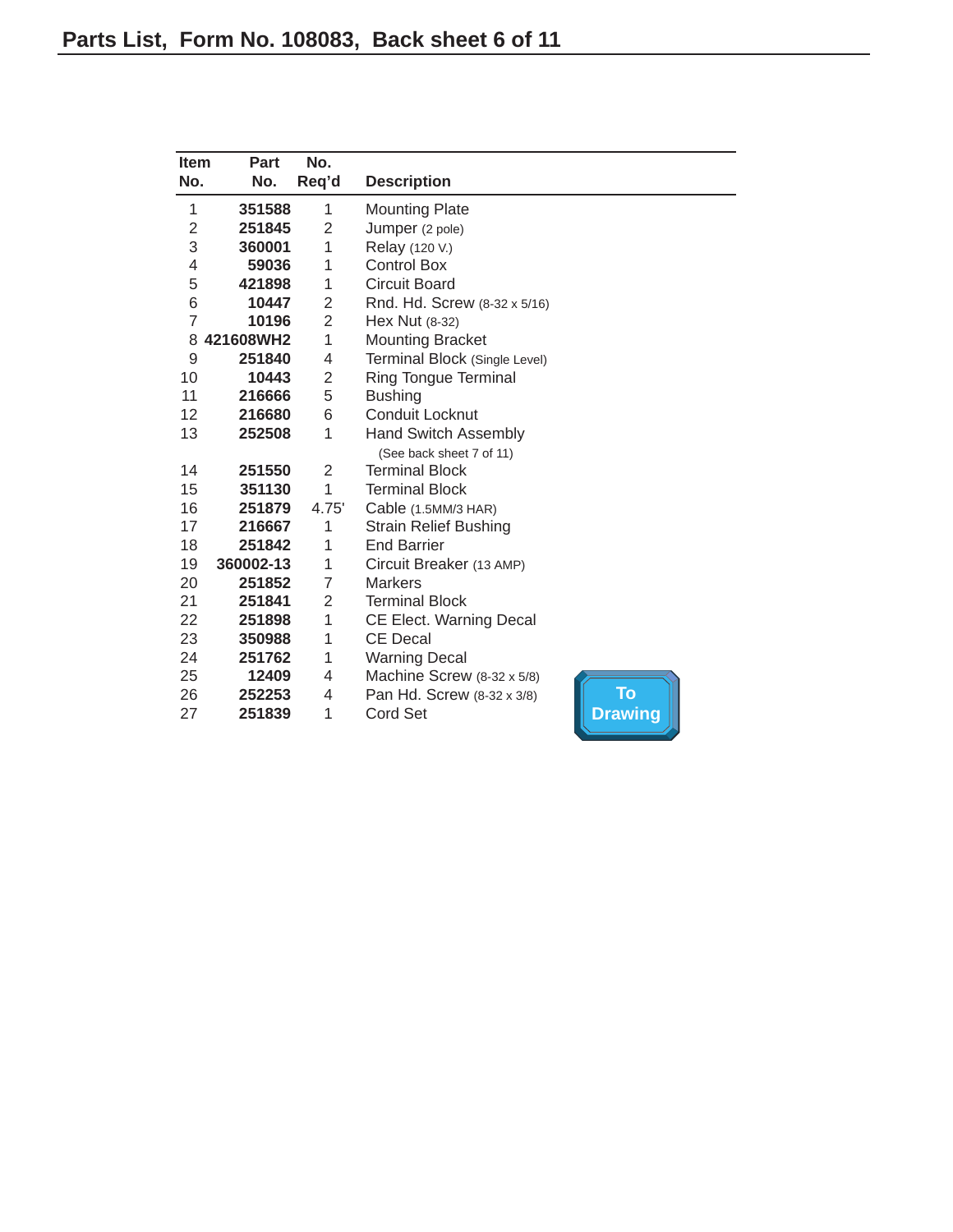<span id="page-12-0"></span>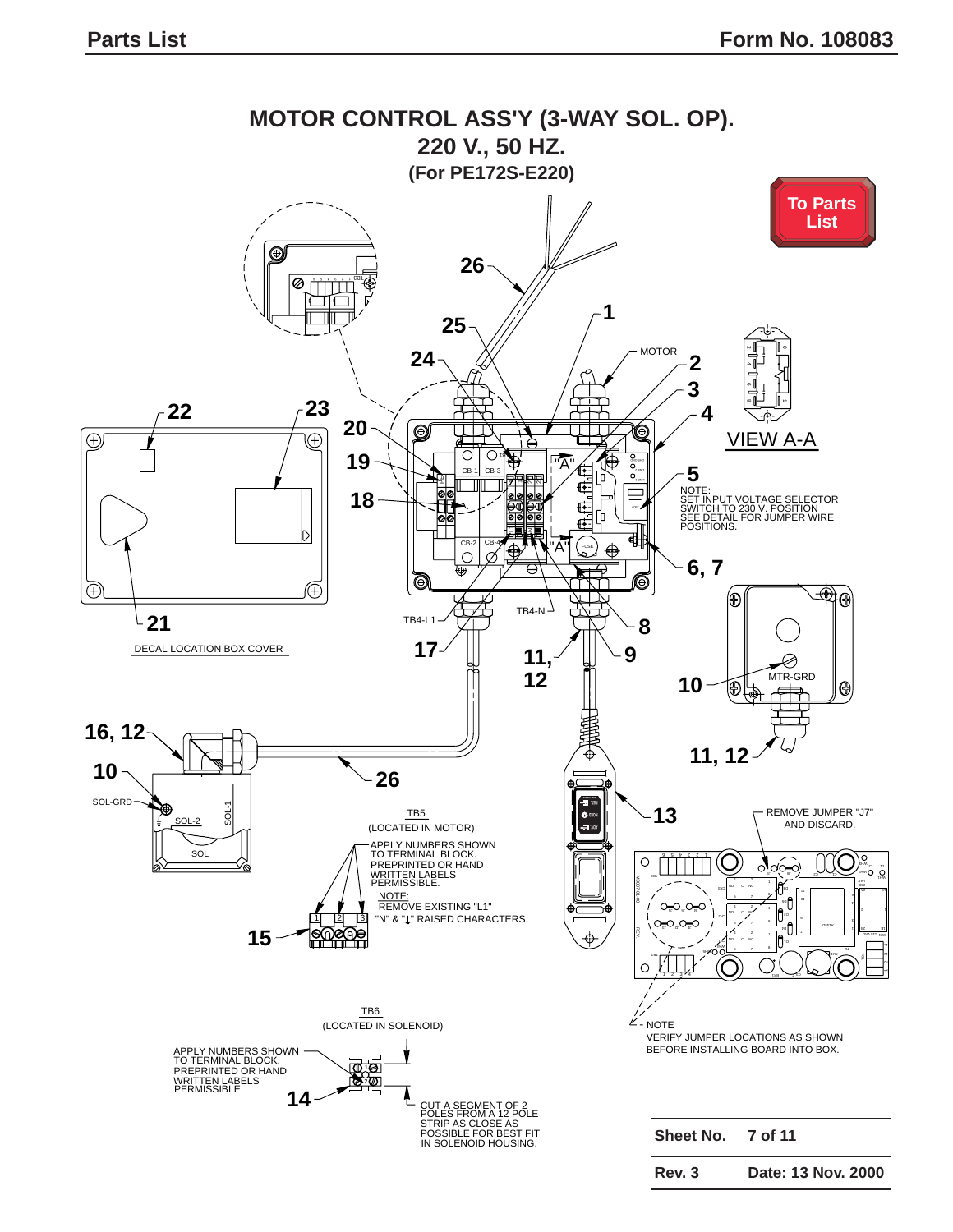| <b>Item</b><br>No. | Part<br>No. | No.<br>Req'd | <b>Description</b>                  | <b>Item</b><br>No. | <b>Part</b><br>No. | No.<br>Req'd | <b>Description</b>           |
|--------------------|-------------|--------------|-------------------------------------|--------------------|--------------------|--------------|------------------------------|
|                    | 351588      | 1            | <b>Mounting Plate</b>               | 15                 | 251550             |              | <b>Terminal Block</b>        |
| 2                  | 251845      | 2            | Jumper (2 pole)                     | 16                 | 216667             | 1            | <b>Strain Relief Bushing</b> |
| 3                  | 421663      | 1            | Relay (240 V.)                      | 17                 | 251842             | 1            | <b>End Barrier</b>           |
| 4                  | 59036       | 1            | <b>Control Box</b>                  | 18                 | 360002-6           | 1            | Circuit Breaker (6 AMP)      |
| 5                  | 421898      | 1            | Circuit Board                       | 19                 | 251852             | 7            | <b>Markers</b>               |
| 6                  | 10447       | 2            | Rnd. Hd. Screw (8-32 x 5/16)        | 20                 | 251841             | 2            | <b>Terminal Block</b>        |
|                    | 10196       | 2            | Hex Nut $(8-32)$                    | 21                 | 251898             | 1            | CE Elect. Warning Decal      |
| 8                  | 421608WH2   | 1            | <b>Mounting Bracket</b>             | 22                 | 350988             | 1            | <b>CE Decal</b>              |
| 9                  | 251840      | 4            | Terminal Block (Single Level)       | 23                 | 251762             | 1            | <b>Warning Decal</b>         |
| 10                 | 10443       | 2            | <b>Ring Tongue Terminal</b>         | 24                 | 12409              | 4            | Machine Screw (8-32 x 5/8)   |
| 11                 | 216666      | 5            | <b>Bushing</b>                      | 25                 | 252253             | 4            | Pan Hd. Screw (8-32 x 3/8)   |
| 12                 | 216680      | 6            | Conduit Locknut                     | 26                 | 251879             | 12.75'       | Cable (1.5MM/3 HAR)          |
| 13                 | 252508      | $\mathbf{1}$ | Hand Switch Assembly<br>(See below) |                    |                    |              | To                           |
| 14                 | 351130      | 1            | Terminal Block                      |                    |                    |              | <b>Drawing</b>               |

# <span id="page-13-0"></span>**Parts List, Form No. 108083, Back sheet 7 of 11**

**REMOTE HAND SWITCH No. 252508**  $\bigoplus$ € 凹៖ **202776Rev6** ⊕ HOLD **HOLD** ADV **ADV.** REV **RET.** ⊕  $5^{\perp}$ **1**  $\sqrt{2}$   $\sqrt{3}$   $\sqrt{4}$ BROWN WIRE A BLUE WIRE  $\frac{1}{\alpha}$  $\alpha$  C B A ON (MOM.) OFF ON C B A GREEN/RED H.S. WIRE

| <b>Item</b><br>No. | Part<br>No. | No.<br>Rea'd | <b>Description</b>           | <b>Item</b><br>No. | Part<br>No. | No.<br>Reg'd | <b>Description</b>                 |
|--------------------|-------------|--------------|------------------------------|--------------------|-------------|--------------|------------------------------------|
|                    | 420050-1    |              | <b>Plastic Cover</b>         |                    | 251818      |              | <b>Strain Relief Bushing</b>       |
| 2                  | 420050-2    |              | Gasket                       | 8                  | 251802      |              | Locknut (Torque to 30/35 in. lbs.) |
| 3                  | 250248      | 6            | Screw (4-24 x 3/4 Lg.)       | 9                  | 420050-4    |              | Switch Housing                     |
| 4                  | 202776      |              | Decal                        | 10                 | 16773       |              | Rocker Switch                      |
| 5                  | 251879      | $10$ ft.     | Electrical Cable (1.5 MM/3)  | 11                 | 253607      |              | <b>Rubber Seal</b>                 |
| 6                  | 420050-3    |              | <b>Switch Mounting Plate</b> |                    |             |              |                                    |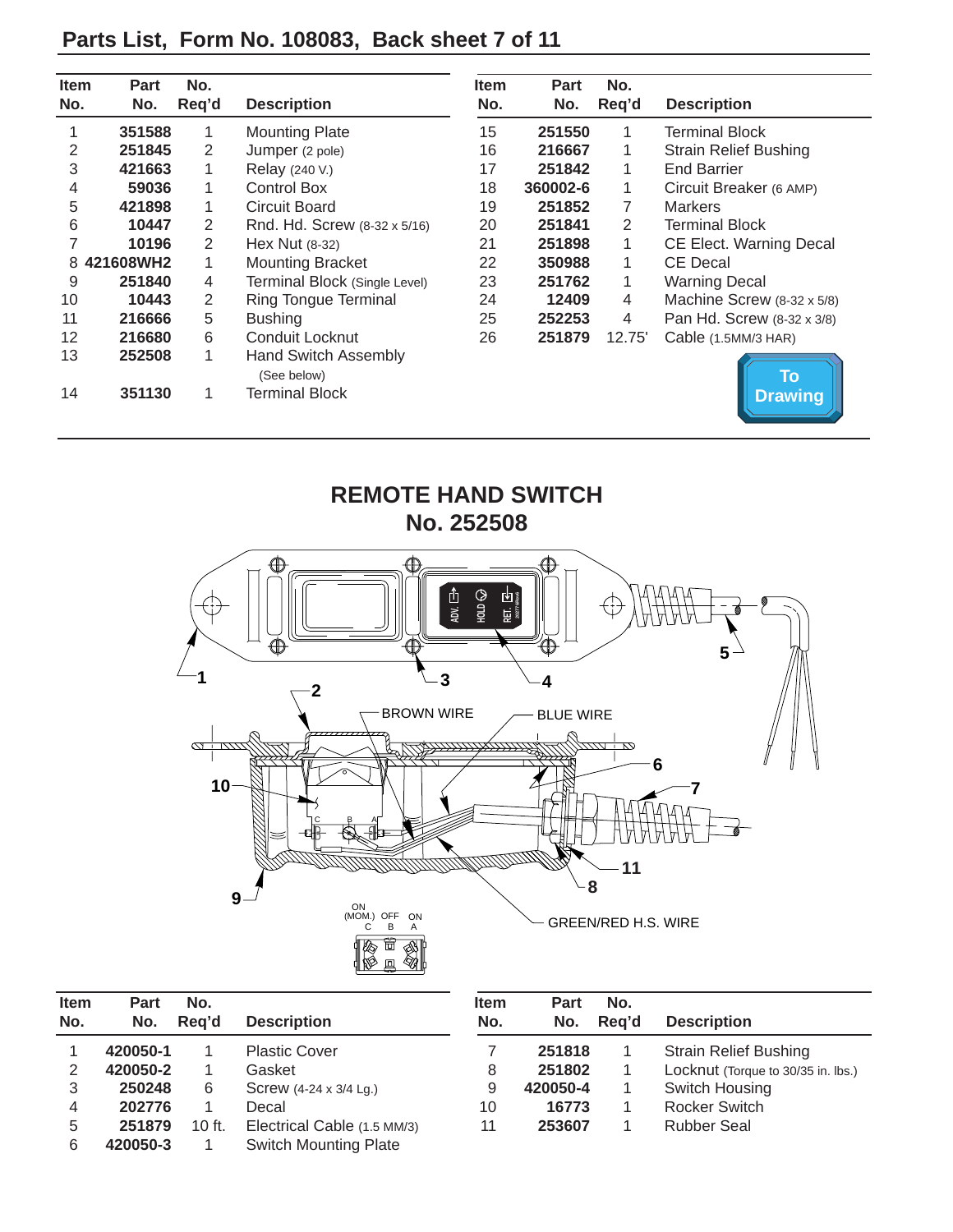<span id="page-14-0"></span>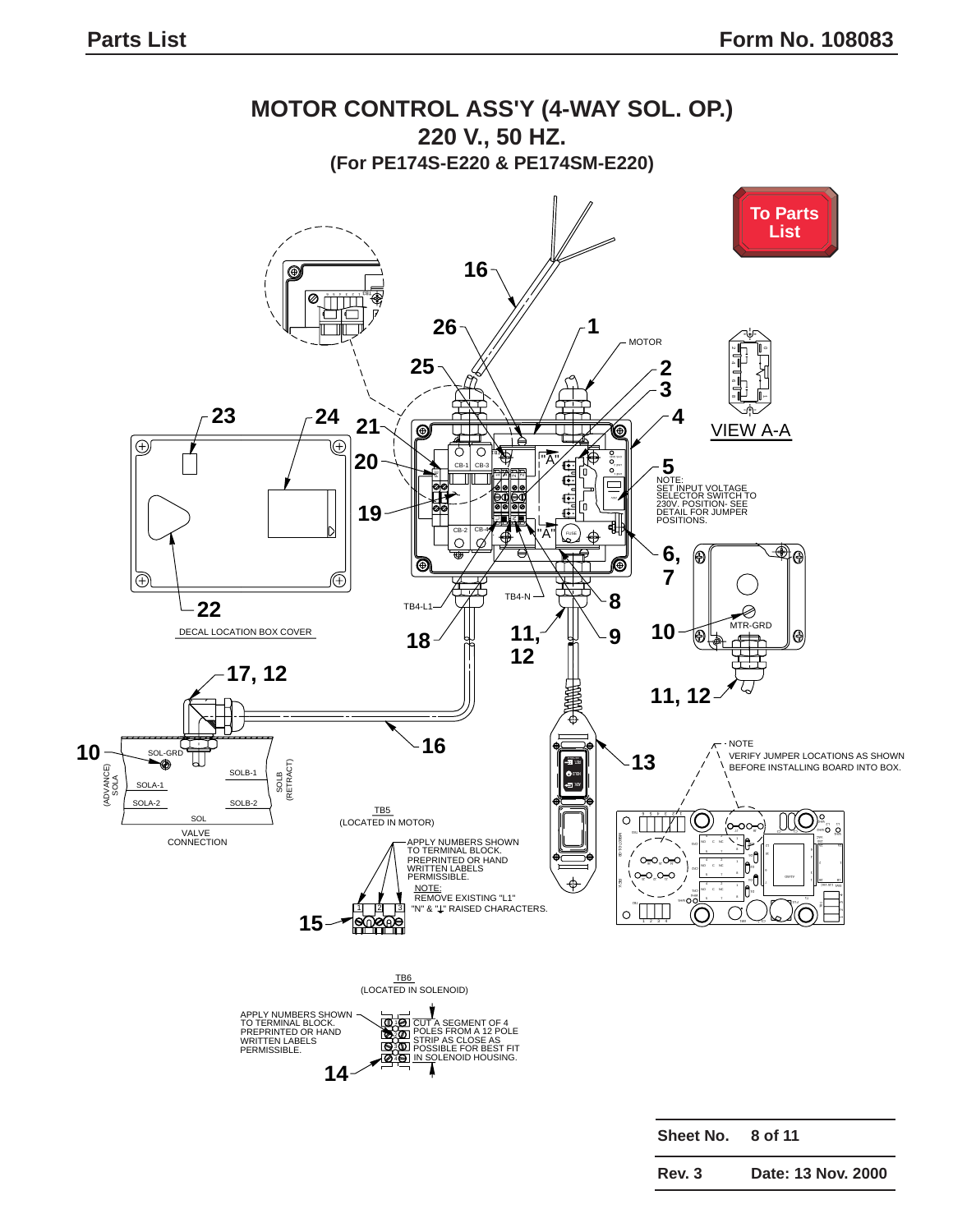# <span id="page-15-0"></span>**Parts List, Form No. 108083, Back sheet 8 of 11**

| <b>Item</b> | Part      | No.   |                                                         | <b>Item</b> | Part     | No.   |                              |
|-------------|-----------|-------|---------------------------------------------------------|-------------|----------|-------|------------------------------|
| No.         | No.       | Req'd | <b>Description</b>                                      | No.         | No.      | Req'd | <b>Description</b>           |
|             | 351588    | 1     | <b>Mounting Plate</b>                                   | 15          | 251550   | 1     | <b>Terminal Block</b>        |
| 2           | 251845    | 2     | Jumper (2 pole)                                         | 16          | 251879   | 10'   | Cable (1.5MM/3 HAR)          |
| 3           | 421663    | 1     | Relay (240 V.)                                          | 17          | 216667   | 1     | <b>Strain Relief Bushing</b> |
| 4           | 59036     | 1     | Control Box                                             | 18          | 251842   | 1     | <b>End Barrier</b>           |
| 5           | 421898    | 1     | Circuit Board                                           | 19          | 360002-6 | 1     | Circuit Breaker (6 AMP)      |
| 6           | 10447     | 2     | Rnd. Hd. Screw (8-32 x 5/16)                            | 20          | 251852   | 7     | <b>Markers</b>               |
|             | 10196     | 2     | Hex Nut $(8-32)$                                        | 21          | 251841   | 2     | <b>Terminal Block</b>        |
| 8           | 421608WH2 | 1     | <b>Mounting Bracket</b>                                 | 22          | 251898   | 1     | CE Elect. Warning Decal      |
| 9           | 251840    | 4     | Terminal Block (Single Level)                           | 23          | 350988   | 1     | <b>CE Decal</b>              |
| 10          | 10443     | 2     | <b>Ring Tongue Terminal</b>                             | 24          | 251762   | 1     | <b>Warning Decal</b>         |
| 11          | 216666    | 5     | <b>Bushing</b>                                          | 25          | 12409    | 4     | Machine Screw (8-32 x 5/8)   |
| 12          | 216680    | 6     | Conduit Locknut                                         | 26          | 252253   | 4     | Pan Hd. Screw (8-32 x 3/8)   |
| 13          | 252508    | 1     | <b>Hand Switch Assembly</b><br>(See back sheet 7 of 11) |             |          |       | To                           |
| 14          | 351130    |       | <b>Terminal Block</b>                                   |             |          |       | <b>Drawing</b>               |





| <b>Item</b><br>No. | Part<br>No. | No.<br>Reg'd | <b>Description</b>                          | <b>Item</b><br>No. | Part<br>No. | No.<br>Rea'd | <b>Description</b>     |
|--------------------|-------------|--------------|---------------------------------------------|--------------------|-------------|--------------|------------------------|
|                    |             |              | 251879 2.25 ft. Electrical Cable (1.5 mm/3) |                    | 16773       |              | Rocker Switch          |
| 2                  | 420050-3    |              | <b>Switch Mounting Plate</b>                | 8                  | 420050-2    |              | Gasket                 |
| 3                  | 251818      |              | <b>Strain Relief Connector</b>              | 9                  | 420050-1    |              | Cover                  |
| 4                  | 251802      |              | Locknut (3/4-16 UNF)                        | 10                 | 250248      | 6            | Screw (4-24 x 3/4 Lg.) |
| 5                  | 420050-4    |              | Switch Housing                              | 11                 | 202776      |              | Decal                  |
| 6                  | 10525       |              | Ring Terminal                               | 12                 | 253607      |              | <b>Rubber Seal</b>     |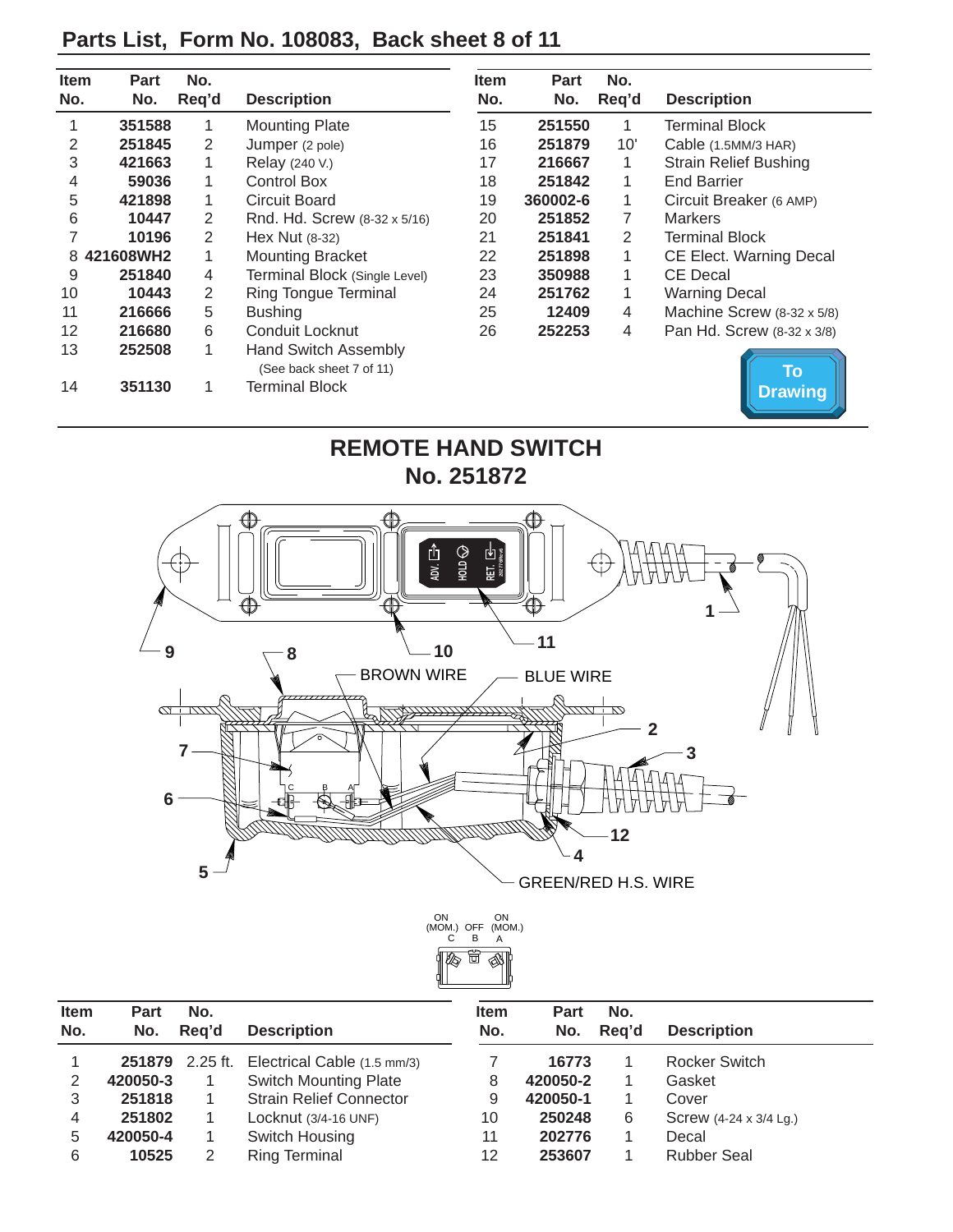

# **VALVE ASSEMBLY**

| <b>Item</b><br>No. | Part<br>No. | No.<br>Reg'd   | <b>Description</b>                                            |
|--------------------|-------------|----------------|---------------------------------------------------------------|
| 1                  | 66206-220   | 1              | Solenoid Valve (4-way, 230 V.; See Form No. 108066)           |
| 2                  | 10442       | 1              | Copper Washer (.37 x .25)                                     |
| 3                  | 209787      | 1              | Replaceable Seat                                              |
| 4                  | 209797      | 1              | Hollow Lock Screw (7/16-20 x 1/4; Torque to 180/200 in. lbs.) |
| 5                  | 211797      | 1              | Spring (.16 OD x .63 x .01 ws)                                |
| 6                  | 10268       | 2              | $O\text{-ring}$ (.50 x .37 Nitrile)                           |
| 7                  | 200395      | 1              | Gasket                                                        |
| 8                  | 11863       | $\overline{2}$ | Backup Washer (.50 x .38)                                     |
| 9                  | 52165       | 1              | Manifold                                                      |
| 10                 | 209809      | 1              | Coupling                                                      |
| 11                 | 11127       | 2              | Plug Fitting (3/8 NPTF)                                       |
| 12                 | 10030       | 2              | Soc. Hd. Screw (5/16-18 x 3/4)                                |
| 13                 | 9689        | 1              | <b>Reducer Connector</b>                                      |
| 14                 | 12223       | 1              | Steel Ball (3/16 dia.)                                        |

#### **PARTS INCLUDED BUT NOT SHOWN**

1 90° Elbow Fitting

Note: Shaded areas reflect last revision(s) made to this form.

**Sheet No. 9 of 11**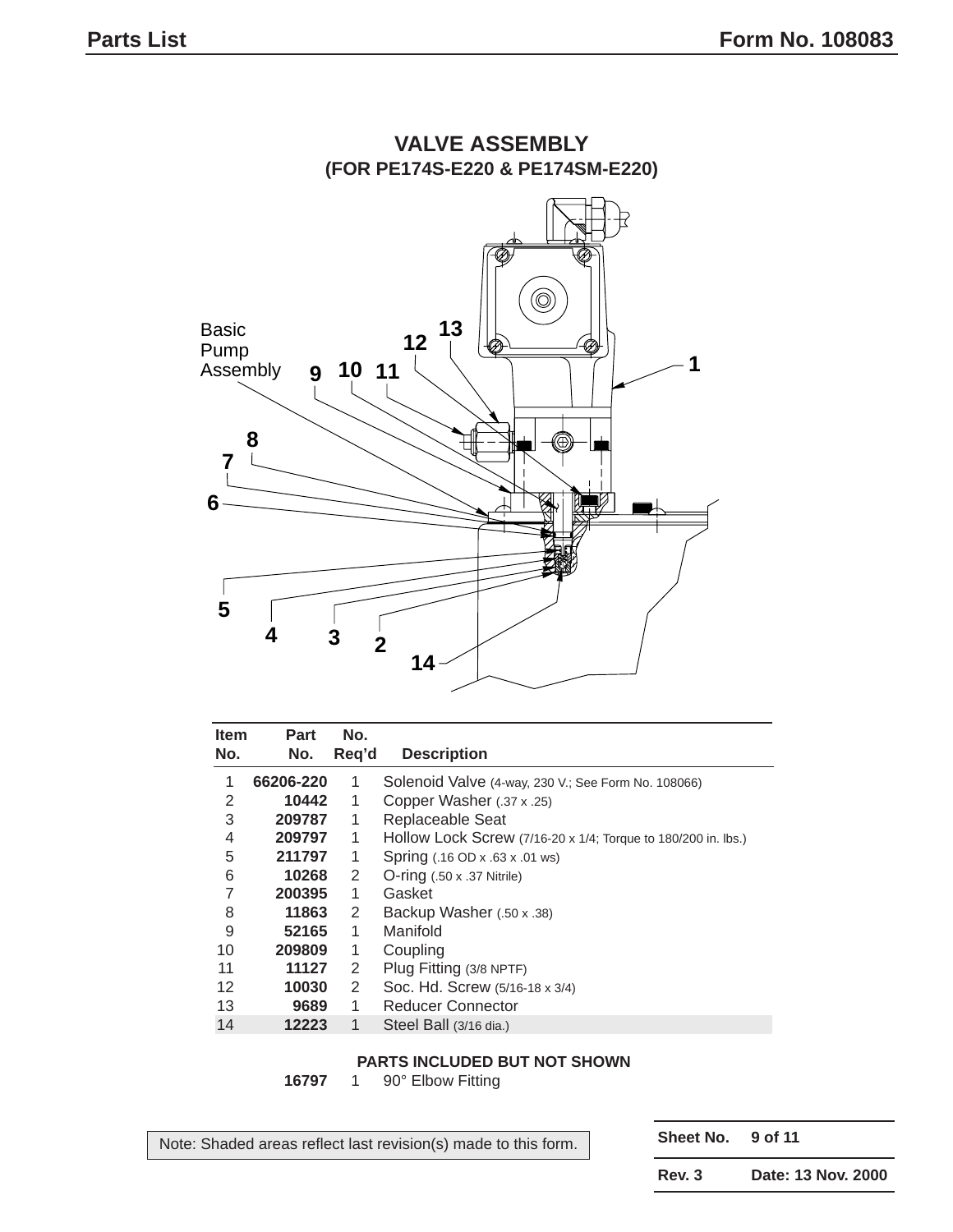# $\widehat{6}$  $\widehat{\overline{\tau}}$  $(8)$  $\bigcirc$ രി  $\widehat{\mathbb{D}}$  $(12)$  $\left(2\right)$  $\overline{3}$ ☝ 13 10  $\overline{4}$  $\overline{5}$  $\boldsymbol{4}$  $\left( 3\right)$  $($ 6 $)$  $\bigoplus_{\mathbf{Q}}$

| <b>Item</b><br>No. | <b>Part</b><br>No. | No.<br>Req'd | <b>Description</b>                                                 | <b>Item</b><br>No. | Part<br>No. |   | No.<br><b>Description</b><br>Reg'd                     |
|--------------------|--------------------|--------------|--------------------------------------------------------------------|--------------------|-------------|---|--------------------------------------------------------|
|                    | *304829            |              | Gasket                                                             | 10                 | 304849      |   | <b>Release Valve Screw</b>                             |
| 2                  | *11088             |              | Retaining Ring (9/16 Shaft)                                        | 11                 | 213109      |   | Release Valve Handle                                   |
| 3                  | 11089              |              | Washer (3/16 Bolt)                                                 | 12                 | 10556       |   | Set Screw (1/4-20 UNC X 1/4 Lg.;                       |
| 4                  | *11024             |              | <b>Compression Spring</b>                                          |                    |             |   | Torque to 30/50 in. lbs.)                              |
|                    |                    |              | $(1/4$ O.D. $X$ 5/8 Lg.)                                           | 13                 | *10268      | 2 | O-ring $(1/2 \times 3/8 \times 1/16)$                  |
| 5                  | 10423              |              | Steel Ball (9/32 Dia.)                                             |                    | 117716      | 2 | O-ring $(1/2 \times 3/8 \times 1/16)$                  |
| 6                  | 209945             | 2            | Cap Screw (5/16-18 UNC X 2-1/2 Lg.;<br>Torque to 220/240 in. lbs.) | 14                 | *11863      | 2 | <b>Backup Washer</b><br>$(1/2 \times 3/8 \times 1/16)$ |
|                    | 52168              |              | Valve Body                                                         | 15                 | 202505      |   | Coupling                                               |
| 8                  | *10267             |              | O-ring $(7/16 \times 5/16 \times 1/16)$                            | 16                 | 209795      |   | Outlet Ball Stop (Part of the Basic                    |
|                    | +13472             |              | O-ring $(7/16 \times 5/16 \times 1/16)$                            |                    |             |   | Pump Ass'y)                                            |
| 9                  | *15085             |              | Backup Washer<br>(7/16 X 5/16 X 3/64 Thk.)                         |                    | 52170       |   | Complete Valve Ass'y (Consists of<br>Items 1 thru 15)  |

Part numbers marked with an asterisk (\*) are contained in Repair Kit No. 300430. Part numbers marked with a dagger (†) are contained in EPR Seal Kit No. 300648.

### **TWO POSITION, 2-WAY MANUAL VALVE (FOR PE172-E220 & PE172-E110)**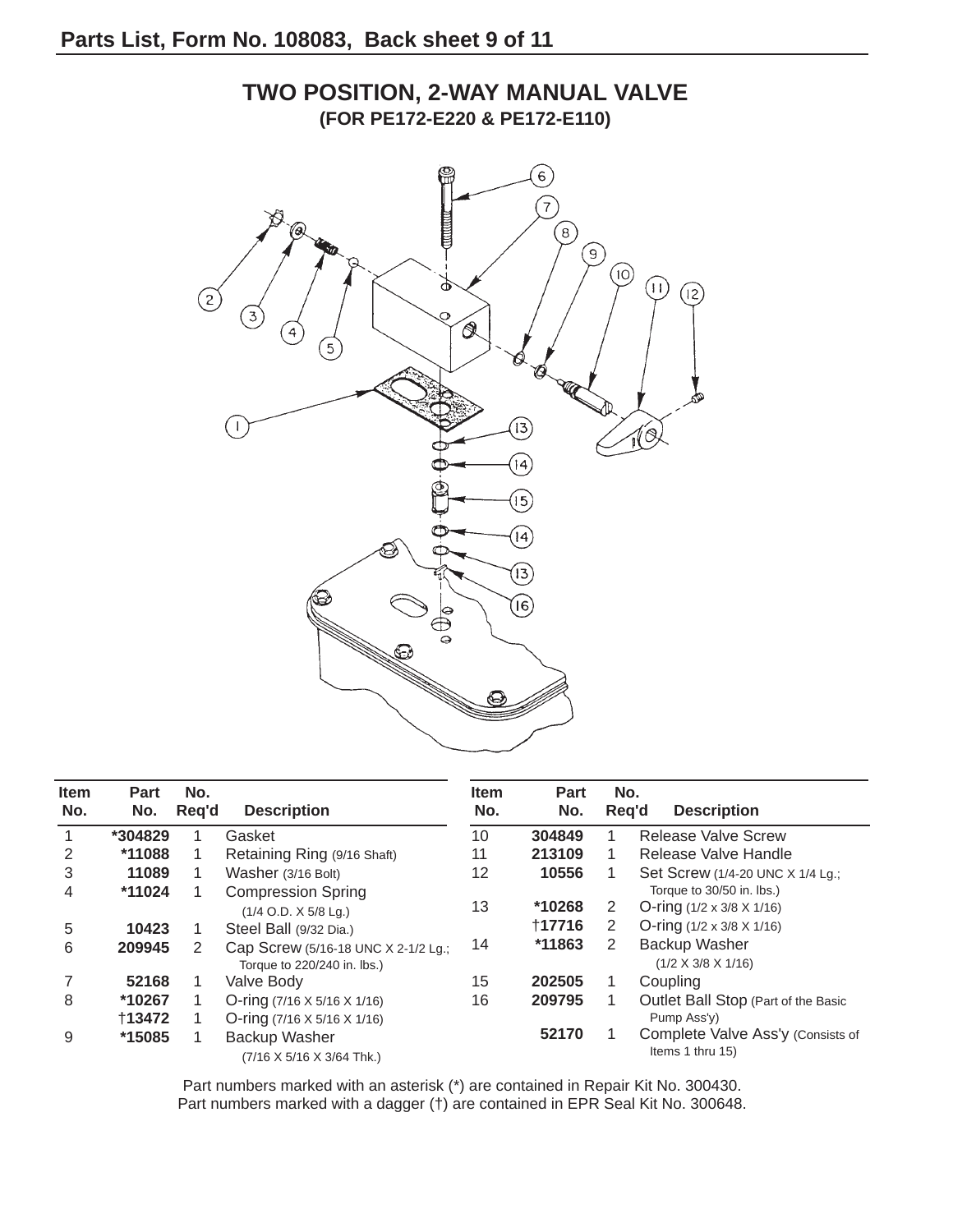<span id="page-18-0"></span>



| Sheet No. | 10 of 11           |
|-----------|--------------------|
| Rev. 3    | Date: 13 Nov. 2000 |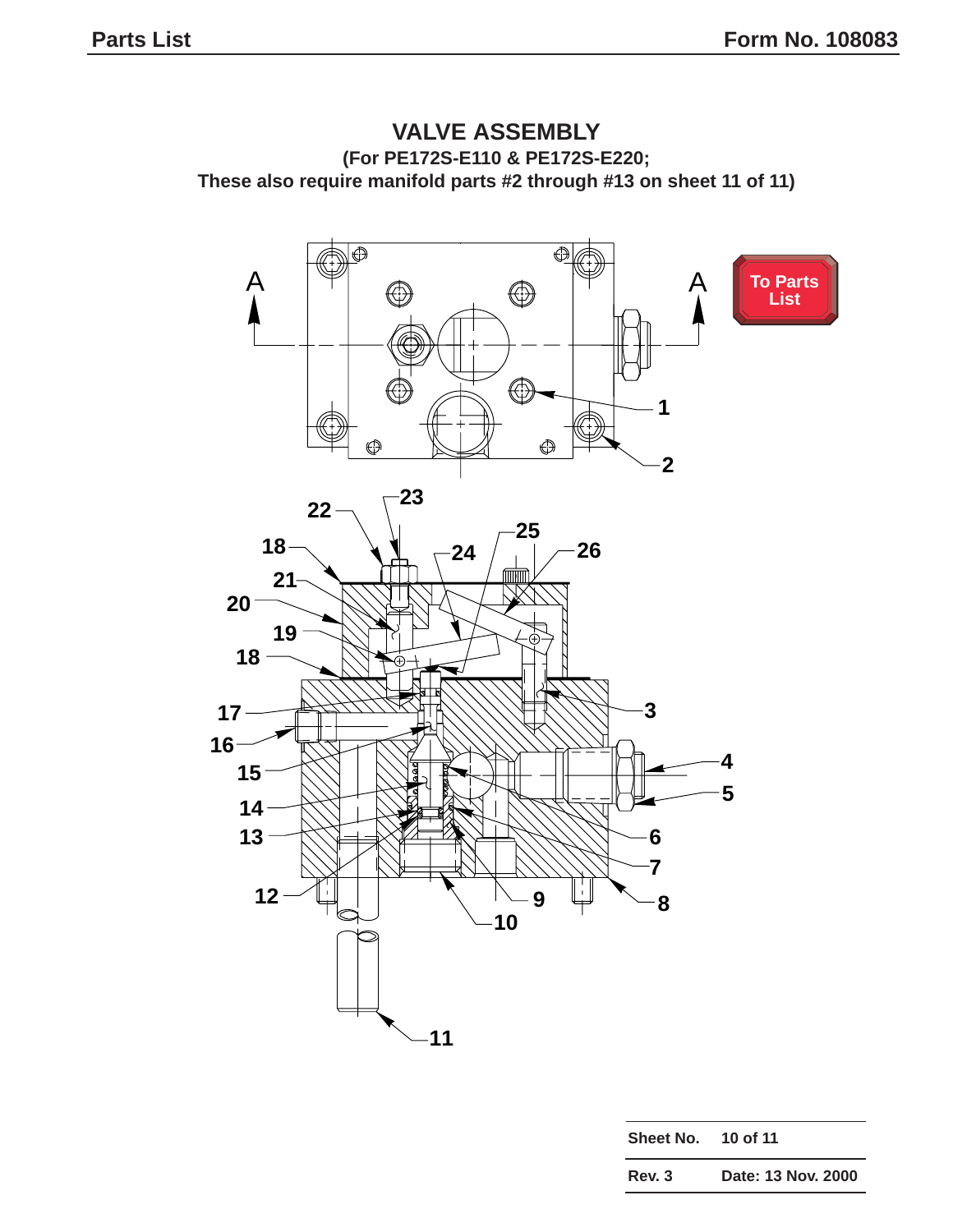<span id="page-19-0"></span>

| Item<br>No.    | Part<br>No. | No.<br>Req'd   | <b>Description</b>                                                                                                          |
|----------------|-------------|----------------|-----------------------------------------------------------------------------------------------------------------------------|
| 1              | 12650       | 4              | Cap Screw (Torque to 35/40 in. lbs.)                                                                                        |
| 2              | 10890       | 4              | Cap Screw (1/4-20 X 2" Lg.)                                                                                                 |
| 3              | 203100      | 1              | <b>Threaded Pin</b>                                                                                                         |
| 4              | 10479       | 1              | Pipe Plug (1/4 NPTF)                                                                                                        |
| 5              | 10676       | 1              | <b>Straight Fitting</b>                                                                                                     |
| 6              | *17033      | 1              | Comp. Spring (.480 O.D. X 5/8 Lg.)                                                                                          |
| $\overline{7}$ | 15292       | 1              | O-ring (9/16 X 7/16 X 1/16; Disogrin)                                                                                       |
| 8              | 51025       | 1              | Body                                                                                                                        |
| 9              | *203105     | 1              | Guide                                                                                                                       |
| 10             | 17055       | 1              | Jam Screw (Torque to 225/250 in. lbs.)                                                                                      |
| 11             | 200609      | 1              | Drain Line                                                                                                                  |
| 12             | 15174       | 1              | Backup Washer (5/16 X 3/16 X 3/64)                                                                                          |
| 13             | *10265      | 1              | O-ring (5/16 X 3/16 X 1/16; Nitrile)                                                                                        |
| 14             | *203106     | 1              | Poppet (NOTE: Apply NAPA Anti-seize #7651150 [spray] or<br>Permatex #133K [paste] or Bravo Type 13 [paste] to poppet stem.) |
| 15             | *203104     | 1              | <b>Stem</b>                                                                                                                 |
| 16             | 10427       | 1              | Pipe Plug (1/8 NPTF)                                                                                                        |
| 17             | 10264       | 1              | O-ring (1/4 X 1/8 X 1/16; Nitrile)                                                                                          |
| 18             | 351404      | 2              | Gasket                                                                                                                      |
| 19             | 17026       | $\overline{c}$ | Dowel Pin                                                                                                                   |
| 20             | 421452      | 1              | Linkage Block                                                                                                               |
| 21             | 203101      | 1              | Pin                                                                                                                         |
| 22             | 10199       | 1              | Nut (1/4-20 UNC:<br>Torque to 60/80 in. lbs.)                                                                               |
| 23             | 250019      | 1              | <b>Set Screw</b>                                                                                                            |
| 24             | 203103      | 1              | Lever (Lower)                                                                                                               |
| 25             | 12223       | 1              | Ball (3/16 dia.)                                                                                                            |
| 26             | 203102      | 1              | Lever (Upper)                                                                                                               |
|                |             |                | <b>To</b><br><b>PARTS INCLUDED BUT NOT SHOWN</b>                                                                            |
|                | 11127       | 1              | <b>Drawing</b><br>Pressure Plug                                                                                             |
|                | 17027-2     | 1              | Solenoid (220/230 V., 50/60 Hz; For 421451)                                                                                 |
|                | 17027-1     | 1              | Solenoid (110/115 V., 50/60 Hz; For 421547)                                                                                 |

Part numbers marked with an (\*) asterisk are included in Repair Kit No. 300605.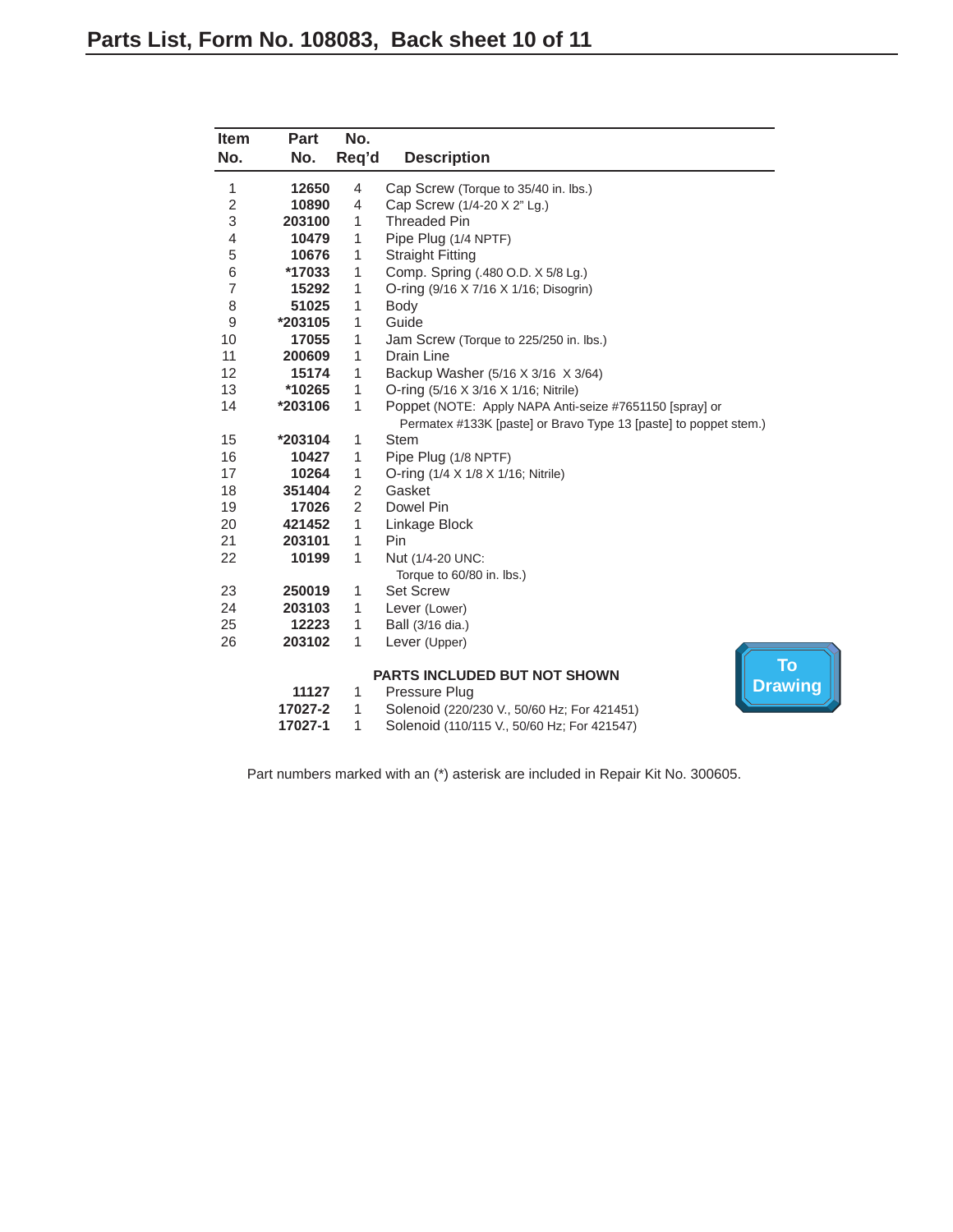

| <b>Item</b><br>No. | <b>Part</b><br>No.                   | No.<br>Rea'd | <b>Description</b>                                                                                   | <b>Item</b><br>No. | <b>Part</b><br>No.         | No.<br>Rea'd | <b>Description</b>                                                           |
|--------------------|--------------------------------------|--------------|------------------------------------------------------------------------------------------------------|--------------------|----------------------------|--------------|------------------------------------------------------------------------------|
|                    | 209945                               |              | Cap Screw (5/16-18 UNC $\times$ 2-1/2 Lg.;<br>Torque to 220/240 in. lbs.)                            | 5                  | *11863                     |              | Backup Washer<br>$(1/2 \times 3/8 \times 1/16)$                              |
| 2<br>3<br>4        | 45554<br>*304829<br>*10268<br>+17716 |              | Manifold<br>Gasket<br>O-ring $(1/2 \times 3/8 \times 1/16)$<br>O-ring $(1/2 \times 3/8 \times 1/16)$ | 6<br>8             | 202505<br>200609<br>209795 |              | Coupling<br>Drain Line<br>Outlet Ball Stop (Part of the Basic<br>Pump Ass'y) |

Part numbers marked with as asterisk (\*) are contained in Repair Kit No. 300430. Part numbers marked with a dagger (†) are contained in EPR Seal Kit No. 300648.

| Sheet No. | 11 of 11           |
|-----------|--------------------|
| Rev. 3    | Date: 13 Nov. 2000 |